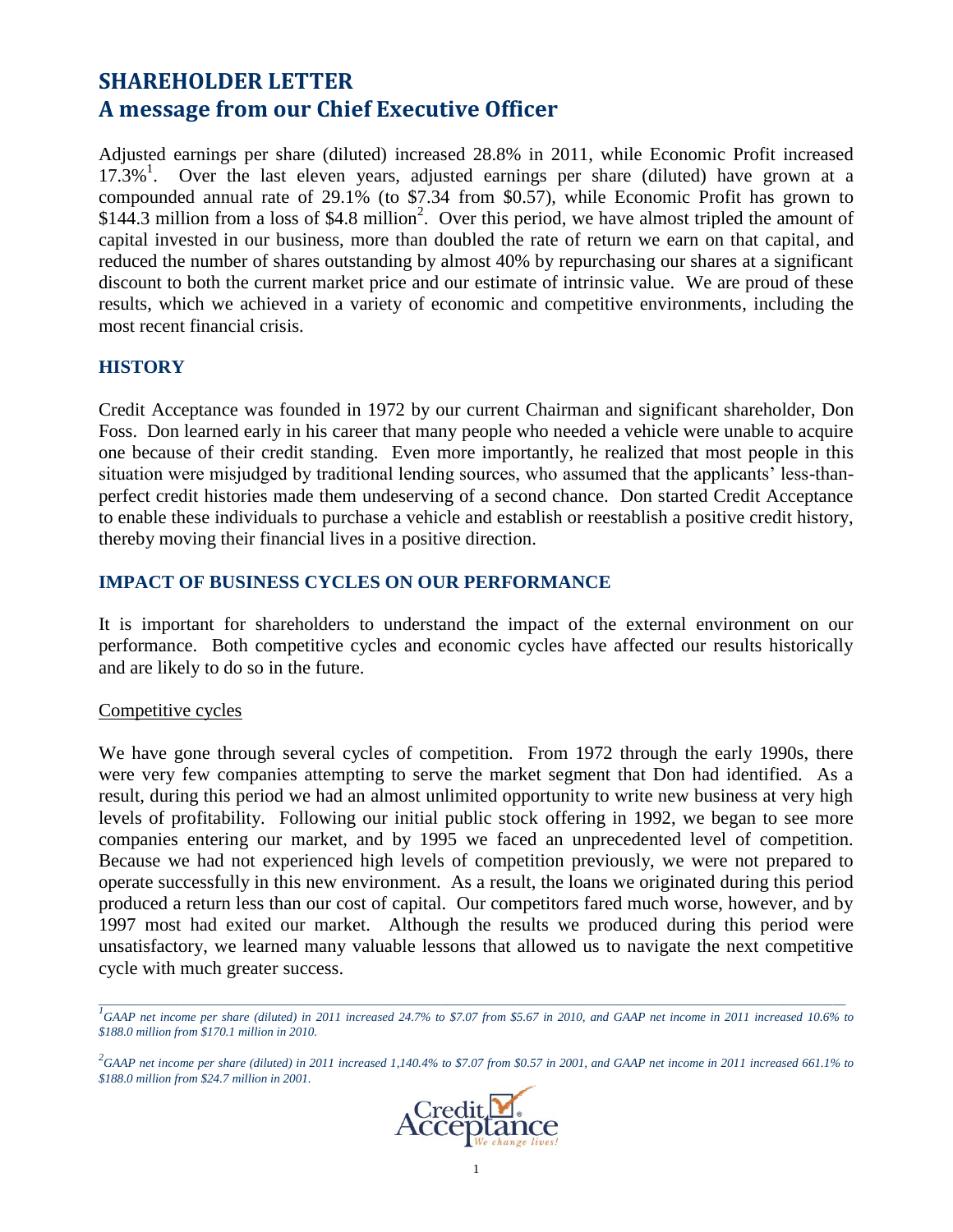That next cycle began in 2003. The business environment became increasingly difficult as it became easier for competitors to obtain capital for their operations. The cycle came to a halt toward the end of 2007, with our competitors again reporting higher-than-expected credit losses and disappointing financial results. Many of our competitors were then forced to either significantly curtail originations or exit the market entirely.

In contrast to the unsatisfactory results we delivered during the first cycle, we produced very good ones during the 2003–2007 cycle. We had improved many important aspects of our business between the first and second cycles, including our ability to predict loan performance, deploy riskadjusted pricing, monitor loan performance and execute key functions consistently. In addition, we gave a high priority to ensuring that we originated new loans with a large margin of safety, so that even if the loans did not perform as expected, they would still very likely produce acceptable financial results. We grew our loan volumes throughout the 2003–2007 period, but always balanced our desire to grow with an insistence on acceptable per loan profitability. This combination of growth and meaningful improvements in per loan profitability allowed us to grow our adjusted earnings per share (diluted) to \$2.03 in 2007 from \$0.70 in 2002 in spite of the increasingly competitive environment<sup>3</sup>.

When the cycle ended in late 2007, we were able to modify our pricing and write a significant volume of new loans at very high levels of per unit profitability. Although capital constraints did not allow us to write as much business in 2008–2009 as we would have liked, the improvements in per unit profitability allowed us to significantly improve our financial results in both of those years.

As discussed below, near the end of 2009 and during 2010 and 2011 we were able to complete a number of financing transactions that put us in position to increase unit volumes by 23.2% in 2010 and 30.2% in 2011, with per unit profitability near the high end of the historical range.

With interest rates low and capital widely available, we are again seeing an increase in competition. The duration of the next cycle will depend on how long capital remains available. Based on our experience during the last cycle, we believe that we are well positioned to navigate this next cycle successfully.

### Economic cycles

Economic cycles affect our business as well. Increases in the unemployment rate put downward pressure on loan performance, and conditions in the capital markets make it more difficult to access the capital we need to fund our business.

From 1972 through 1991, the Company experienced two significant increases in the unemployment rate. The first occurred in 1974–1975 and the second in 1980–1982. However, the information we accumulated during these periods was largely anecdotal, as we did not capture loan performance data during this early stage of the Company's development.

*<sup>3</sup>We grew GAAP net income per share (diluted) to \$1.76 in 2007 from \$0.69 in 2002.*



*\_\_\_\_\_\_\_\_\_\_\_\_\_\_\_\_\_\_\_\_\_\_\_\_\_\_\_\_\_\_\_\_\_\_\_\_\_\_\_\_\_\_\_\_\_\_\_\_\_\_\_\_\_\_\_\_\_\_\_\_\_\_\_\_\_\_\_\_\_\_\_\_\_\_\_\_\_\_\_\_\_\_\_\_\_\_\_\_\_\_\_\_\_\_\_\_\_\_\_\_\_\_\_\_\_\_\_\_\_\_\_\_\_\_\_\_\_\_\_\_*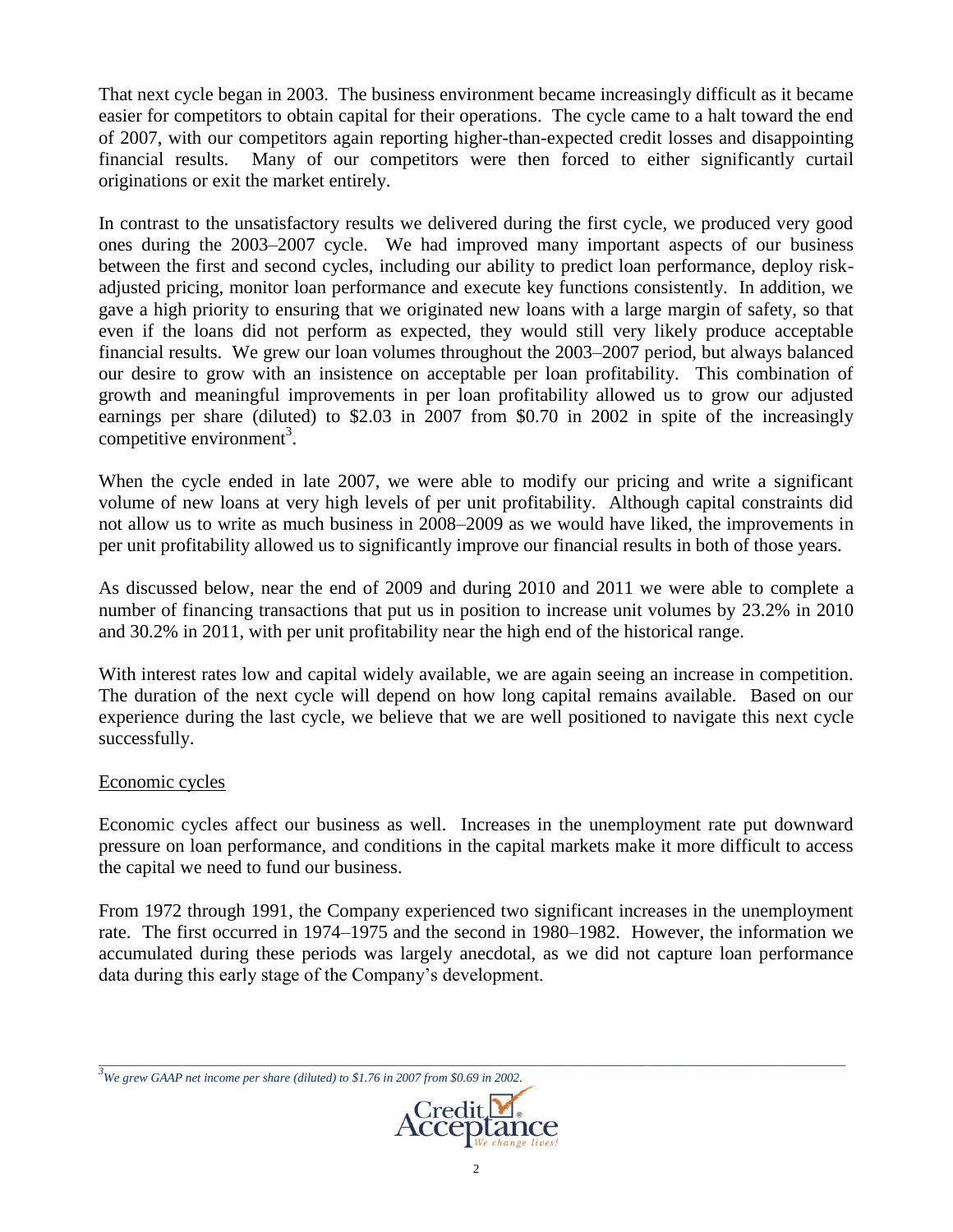We began to capture loan performance data in 1991 (although we did not have the tools to adequately assess this data until 1997). The period from 1991 through April of 2008 was a time of relatively stable unemployment levels. The only significant increase in unemployment rates occurred in 2001. But that was a year in which we made major changes to our origination systems and loan programs that unexpectedly made it harder for us to draw clear conclusions from what we observed. As a result, prior to the most recent economic downturn, we had only a limited ability to predict the impact of sharply rising unemployment rates on our loan portfolio.

One conclusion we did draw (from the limited information we had accumulated for the period 1972 through April 2008) was that our loans would likely perform better than many outside observers would expect. However, that conclusion was far from certain. The uncertainty about our loan performance during a period of rapidly rising unemployment was a primary reason that we had decided to price new loans with a large margin of safety and to maintain conservative levels of debt.

The most recent financial crisis began to unfold in late 2007. Adding to the challenge was the fact that 2007 was also a period of intense competition within our industry. During 2007, we had to compete for new loan originations with an increasing number of companies that were willing to accept low returns and operate with lenient underwriting standards. Then the economic downturn worsened. From April 2008 through October 2009, the national unemployment rate increased from 4.9% to 10.1%. This combination of events—intense competition, followed by severe economic deterioration—provided a perfect test of our business model, one that would confirm either our views or the views of skeptics. We believe that our financial results for the last four years demonstrate that we passed the test with flying colors. Our loan performance surpassed even our most optimistic expectations, and we reported record levels of profitability in 2008, 2009, 2010 and 2011.

We did experience deterioration in our loan performance, but it was modest. In contrast, many of our competitors experienced a much greater fall-off in their loan performance and reported poor financial results. While we do not have as much insight into their experience as we do into our own, we believe that a significant share of the deterioration they recorded was due to poor underwriting rather than the impact of the economic downturn. Because our competitors generally target low levels of per loan profitability and use debt extensively, any adverse change in loan performance should have a much more damaging impact on their results than on ours.

### Access to capital

Besides impacting loan performance, the financial crisis made it more difficult to access capital. The tightening of the capital markets began in mid-2007 and continued throughout 2008 and much of 2009. During 2008, we had enough success obtaining capital to be able to originate \$786.4 million in new loans, an increase of 14.1% from 2007.

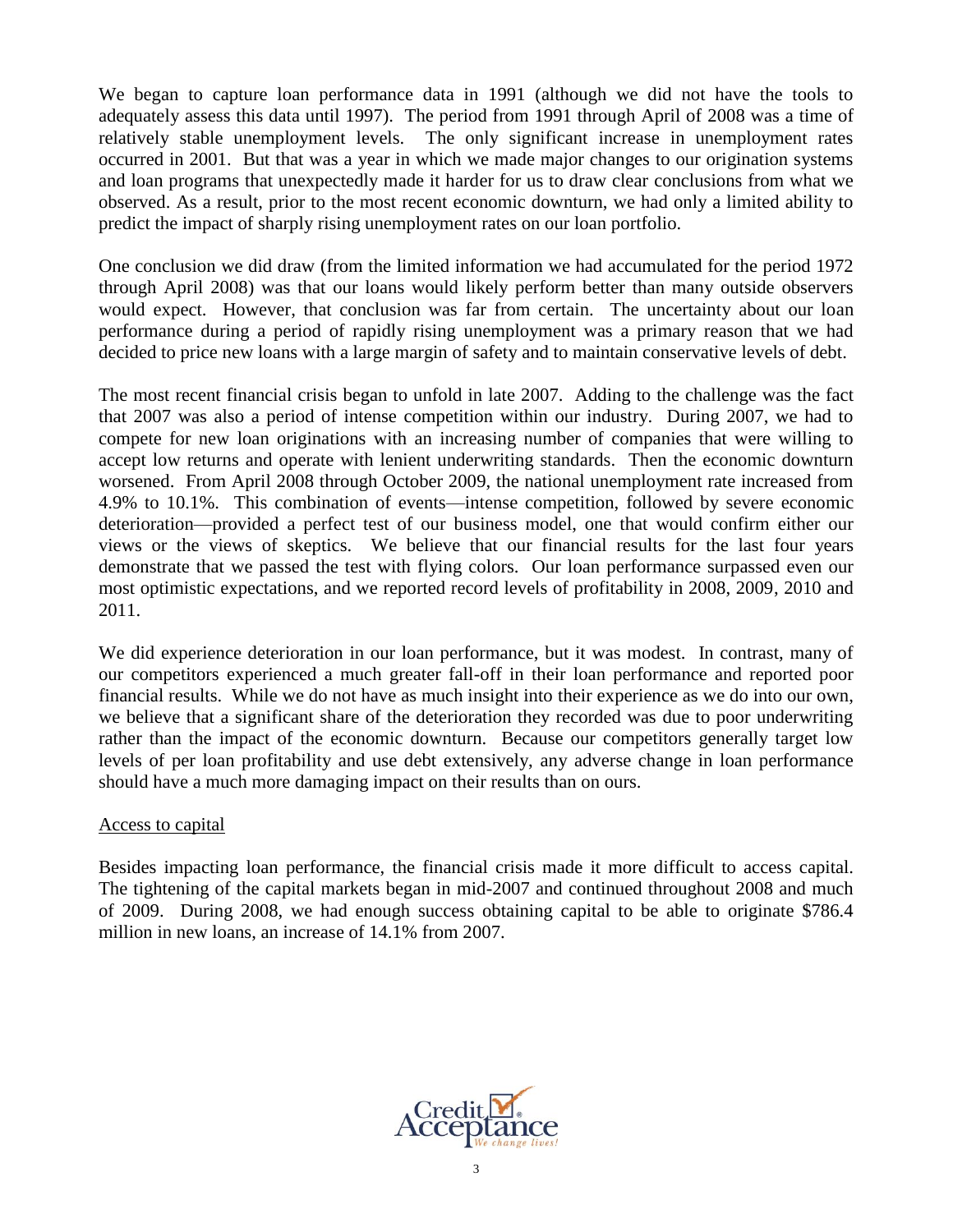The capital markets became less accessible as 2008 progressed, however. As a result, we began to slow originations growth through pricing changes which began in March and continued throughout the remainder of 2008. During 2009, we continued to slow originations based on the capital we had available. We originated \$619.4 million of new loans, 21.2% less than in 2008. While we would have preferred a higher level of originations, we did not have access to the new capital we would have required on terms that we found acceptable.

We were able to renew both our bank and warehouse credit lines, however. The bank line of credit agreement was renewed in June of 2009 at a reduced amount (\$140.0 million, down from \$153.5 million) and extended through June of 2011. Our warehouse lines of credit were renewed in August of 2009 for additional one-year periods. Our \$325.0 million warehouse line was renewed at the same amount, while our \$50.0 million warehouse line was increased to \$75.0 million.

Without the renewal of these facilities, we would have had to reduce our 2009 originations much more than we did. And because the loans we originated in both 2008 and 2009 carried higher levels of per unit profitability, we were able to significantly increase our overall profitability in 2009, since the improvement in per unit profitability more than offset the reduction in origination levels.

At the end of 2009 and during 2010, we had considerable success in obtaining capital. In December 2009, we completed a \$110.5 million asset backed financing, and in February 2010 we completed a \$250.0 million senior notes offering. In addition, we were able to renew and extend our bank and warehouse lines of credit. As a result, we were able to grow originations by 43.3% in 2010 (to \$887.3 million) and 43.7% in 2011 (to \$1,274.7 million). We believe that we are well positioned to again grow loan volumes in 2012.

Our ability to access capital during difficult periods reflects the strong reputation we have built with providers of capital. As our results during the financial crisis show, we are likely to benefit from difficult periods, because competition declines and improved profit per unit more than offsets any limitations we face on the number of loans we can originate.

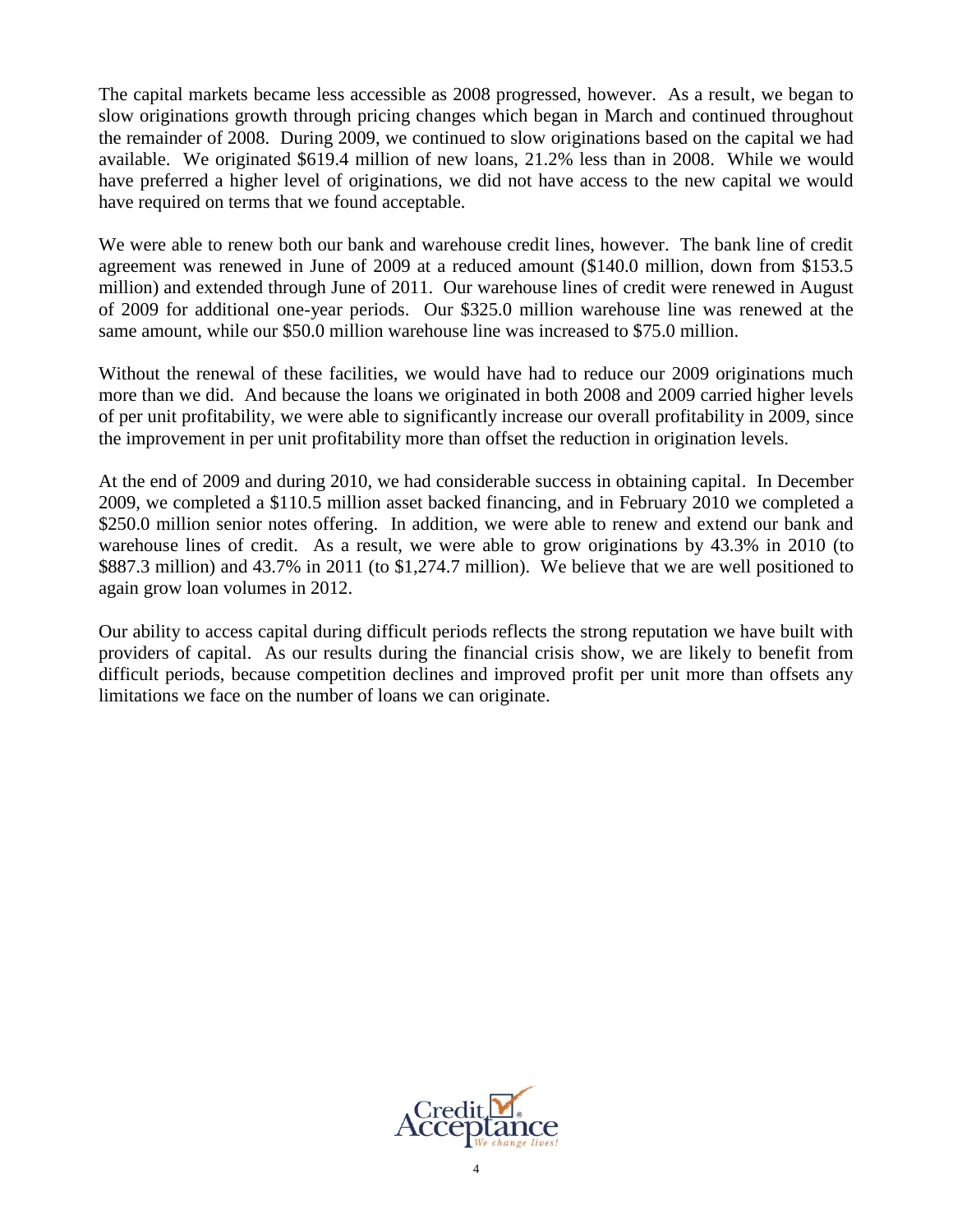## **EARNINGS**

|                                           |    | <b>GAAP</b> net income per share (diluted) | Year-to-year change |
|-------------------------------------------|----|--------------------------------------------|---------------------|
| 2001                                      | S  | 0.57                                       |                     |
| 2002                                      |    | 0.69                                       | $21.1\%$            |
| 2003                                      | \$ | 0.57                                       | $-17.4\%$           |
| 2004                                      |    | 1.40                                       | 145.6%              |
| 2005                                      | \$ | 1.85                                       | $32.1\%$            |
| 2006                                      | \$ | 1.66                                       | $-10.3\%$           |
| 2007                                      | \$ | 1.76                                       | $6.0\%$             |
| 2008                                      | \$ | 2.16                                       | 22.7%               |
| 2009                                      | \$ | 4.62                                       | 113.9%              |
| 2010                                      | \$ | 5.67                                       | 22.7%               |
| 2011                                      | \$ | 7.07                                       | 24.7%               |
|                                           |    |                                            |                     |
| Compound annual growth rate $2001 - 2011$ |    |                                            | 28.6%               |

The table below summarizes our GAAP-based earnings results for 2001–2011:

GAAP-based net income per share (diluted) increased 24.7% in 2011. Since 2001, GAAP-based earnings per share (diluted) have grown at an annual compounded rate of 28.6%.

### **ADJUSTED EARNINGS**

Our 2011 year-end earnings release included two adjustments to our GAAP financial results that are important for shareholders to understand: (1) a floating yield adjustment, and (2) a program fee yield adjustment.

### Floating yield adjustment

The purpose of this adjustment is to modify the calculation of our GAAP-based finance charge revenue so that both favorable and unfavorable changes in expected cash flows from loans receivable are treated consistently. To make the adjustment understandable, we must first explain how GAAP requires us to account for finance charge revenue, which is our primary revenue source.

Credit Acceptance is an indirect lender, which means that the loans are originated by an automobile dealer and immediately assigned to us. We compensate the automobile dealer for the loan through two types of payments. The first payment is made at the time of origination. The remaining compensation is paid over time based on the performance of the loan. The amount we pay at the time of origination is called an advance; the portion paid over time is called dealer holdback.

The finance charge revenue we will recognize over the life of the loan equals the cash we collect from the loan (i.e., repayments by the consumer), less the amounts we pay to the dealer-partner (advance + dealer holdback). In other words, the finance charge revenue we will recognize over the life of the loan equals the cash inflows from the loan less the cash outflows to acquire the loan. This amount, plus a modest amount of revenue from other sources, less our operating expenses, interest and taxes, is the sum that will ultimately be paid to shareholders or reinvested in new assets.

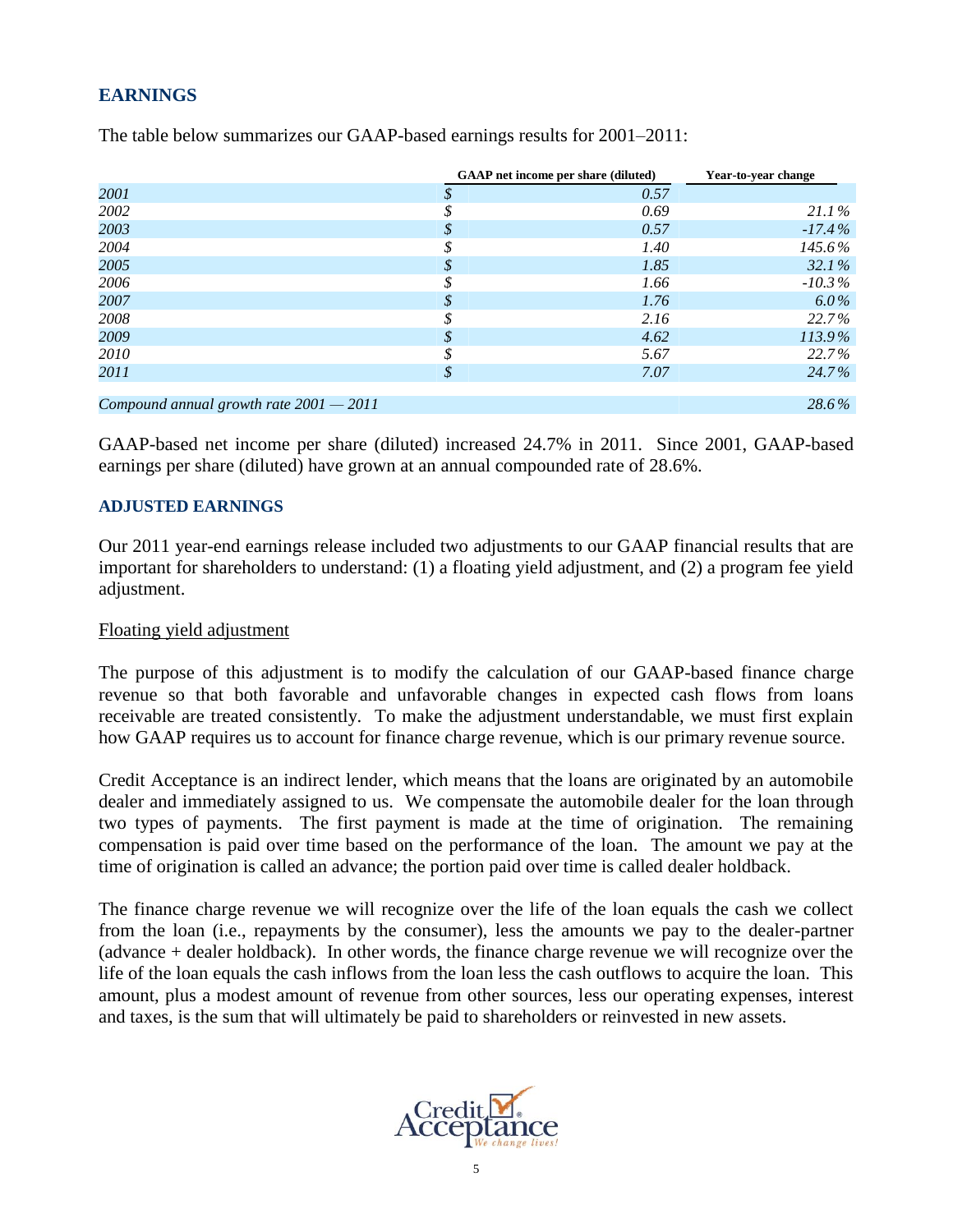Under our current GAAP accounting methodology, finance charge revenue is recognized on a levelyield basis. That is, the amount of loan revenue recognized in a given period, divided by the loan asset, is a constant percentage. Recognizing loan revenue on a level-yield basis is reasonable, conforms to industry practice, and matches the economics of the business.

Where GAAP diverges from economic reality is in the way it deals with changes in expected cash flows. The expected cash flows from a loan portfolio are not known with certainty. Instead, they are estimated. From an economic standpoint, if forecasted cash flows from one loan pool increase by \$1,000 and forecasted cash flows from another loan pool decrease by \$1,000, no change in our shareholders' economic position has occurred. GAAP, however, requires the Company to record the \$1,000 decrease as an expense in the current period, and to record the \$1,000 favorable change as income over the remaining life of the loan pool.

Shareholders relying on our GAAP financial statements would therefore see earnings which understate our economic performance in the current period, and earnings which overstate our economic performance in future periods.

The floating yield adjustment reverses the distortion caused by GAAP by treating both favorable and unfavorable changes in expected cash flows consistently. In other words, both types of changes are treated as adjustments to our loan yield over time.

### Program fee yield adjustment

The purpose of this adjustment is to make the results for program fee revenue comparable across time periods. In 2001, the Company had begun charging dealer-partners a monthly program fee for access to the Company's Internet-based Credit Approval Processing System, also known as CAPS. In accordance with GAAP, this fee was being recorded as revenue in the month the fee was charged. However, based on feedback from field sales personnel and dealer-partners, the Company concluded that structuring the fee in this way was contributing to increased dealer-partner attrition. To address the problem, the Company changed its method for collecting these fees.

As of January 1, 2007, the Company began to take the program fee out of future dealer holdback payments instead of collecting it in the current period. The change reduced per unit profitability, since cash that previously was collected immediately is now collected over time. In addition, the change required us to modify our GAAP accounting method for program fees. Starting January 1, 2007, the Company began to record program fees for GAAP purposes as an adjustment to the loan yield, effectively recognizing the fees over the term of the dealer loan. This revised GAAP treatment is more consistent with the cash economics. To allow for proper comparisons, the program fee adjustment applies the revised GAAP treatment to all pre-2007 periods.

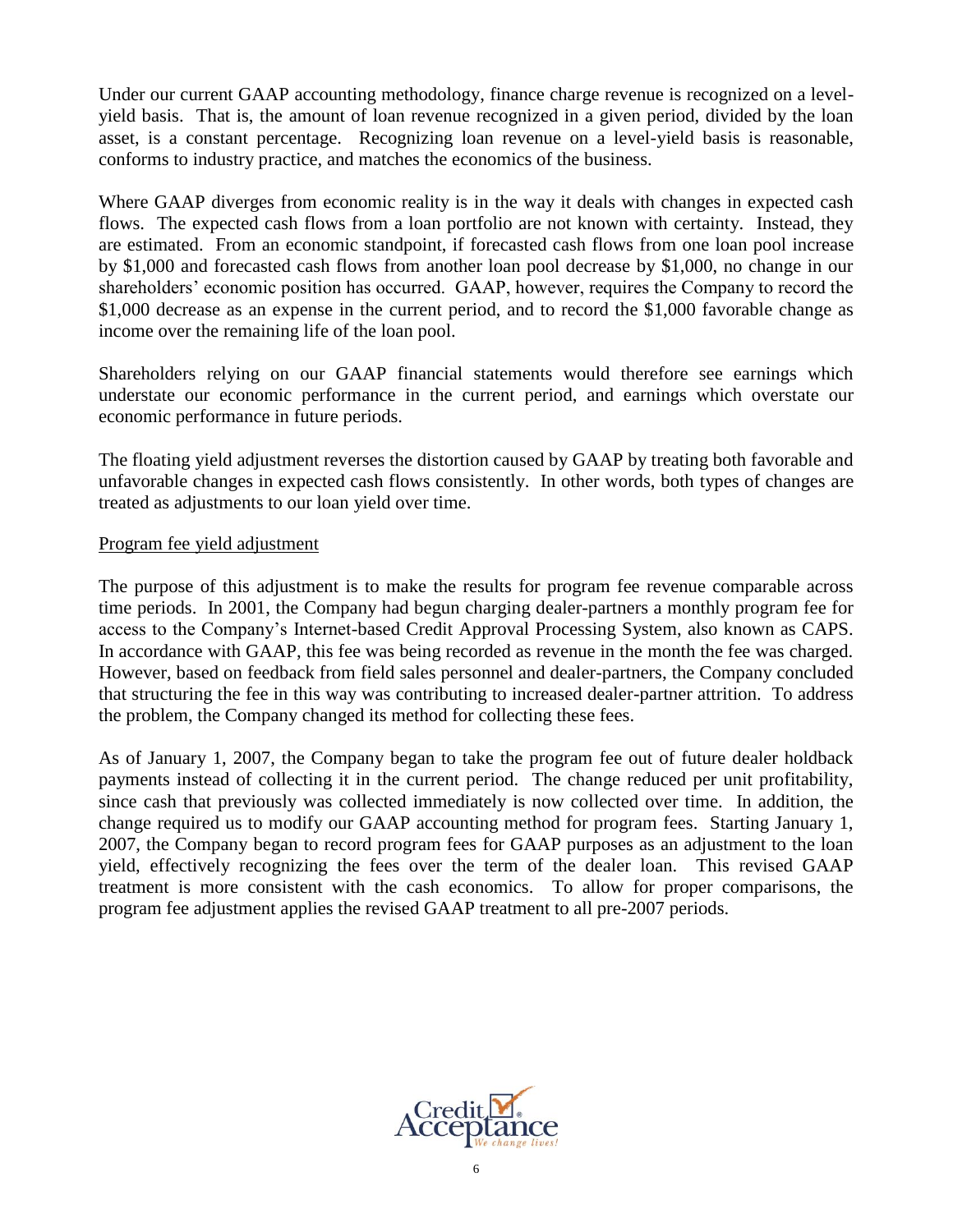The following tables show earnings and earnings per share (diluted) for 2001–2011 after the two adjustments:

| (\$ in thousands) |               |                           |    |                                     |                                               |              |                            |                                   |                        |
|-------------------|---------------|---------------------------|----|-------------------------------------|-----------------------------------------------|--------------|----------------------------|-----------------------------------|------------------------|
|                   |               | <b>GAAP</b> net<br>income |    | <b>Floating yield</b><br>adjustment | <b>Program</b> fee<br>adjustment <sup>1</sup> |              |                            | <b>Adjusted net</b><br>income $2$ | Year-to-year<br>change |
| 2001              | \$            | 24.671                    | \$ | 1,257                               | \$                                            | $(1,080)$ \$ |                            | 24,848                            |                        |
| 2002              | \$            | 29,774                    | \$ | 2.818                               | \$                                            | $(2.151)$ \$ |                            | 30.441                            | 22.5%                  |
| 2003              | S             | 24.669                    | S  | 1.384                               | S                                             | $(2.068)$ \$ |                            | 23.985                            | $-21.2\%$              |
| 2004              | \$            | 57.325                    | \$ | (58) \$                             |                                               | $(1,043)$ \$ |                            | 56,224                            | $134.4\%$              |
| 2005              | \$            | 72.601                    | \$ | (2,202)                             | -8                                            | $(2,112)$ \$ |                            | 68.287                            | 21.5%                  |
| 2006              | S             | 58.640                    | S  | 359                                 | S                                             | $(2.759)$ \$ |                            | 56,240                            | $-17.6\%$              |
| 2007              | \$            | 54.916                    | \$ | 3.555                               | \$                                            | 4.985        | \$                         | 63.456                            | $12.8\%$               |
| 2008              | \$            | 67.177                    | \$ | 13.079                              | \$                                            | 2.075        | \$                         | 82.331                            | 29.7%                  |
| 2009              | $\mathcal{S}$ | 146.255                   | S  | (19.523)                            | -8                                            | 796          | \$                         | 127.528                           | 54.9%                  |
| 2010              | \$            | 170.077                   | \$ | 483                                 | \$                                            | 304          | \$                         | 170.864                           | 34.0%                  |
| 2011              | \$            | 188.044                   | \$ | 7.000                               | $\mathcal{S}$                                 | 339          | $\boldsymbol{\mathcal{S}}$ | 195.383                           | $14.4\%$               |

### *Compound annual growth rate 2001 — 2011 22.9 %*

|      | <b>GAAP</b> net<br>income per<br>share (diluted) |               | <b>Floating yield</b><br>adjustment per<br>share (diluted) |                   | <b>Program</b> fee<br>adjustment per<br>share $(diluted)^1$ |                            | <b>Adjusted net</b><br>income per share<br>(diluted) $2$ | Year-to-year<br>change |
|------|--------------------------------------------------|---------------|------------------------------------------------------------|-------------------|-------------------------------------------------------------|----------------------------|----------------------------------------------------------|------------------------|
| 2001 | \$<br>0.57                                       | $\mathcal{S}$ | 0.03                                                       | \$                | (0.03)                                                      | - \$                       | 0.57                                                     |                        |
| 2002 | \$<br>0.69                                       | \$            | 0.06                                                       | \$                | $(0.05)$ \$                                                 |                            | 0.70                                                     | 22.8%                  |
| 2003 | \$<br>0.57                                       | \$            | 0.03                                                       | \$                | $(0.05)$ \$                                                 |                            | 0.55                                                     | $-21.4\%$              |
| 2004 | \$<br>1.40                                       | \$            | $\overline{\phantom{a}}$                                   | \$                | $(0.03)$ \$                                                 |                            | 1.37                                                     | 149.1%                 |
| 2005 | \$<br>1.85                                       | \$            | (0.06)                                                     | - S               | $(0.05)$ \$                                                 |                            | 1.74                                                     | 27.0%                  |
| 2006 | \$<br>1.66                                       | \$            | 0.01                                                       | \$                | $(0.08)$ \$                                                 |                            | 1.59                                                     | $-8.6\%$               |
| 2007 | \$<br>1.76                                       | \$            | 0.11                                                       | \$                | 0.16                                                        | \$                         | 2.03                                                     | 27.7%                  |
| 2008 | \$<br>2.16                                       | \$            | 0.42                                                       | \$                | 0.07                                                        | \$                         | 2.65                                                     | 30.5%                  |
| 2009 | \$<br>4.62                                       | \$            | (0.62)                                                     | - \$              | 0.03                                                        | \$                         | 4.03                                                     | 52.1%                  |
| 2010 | \$<br>5.67                                       | \$            | 0.02                                                       | \$                | 0.01                                                        | \$                         | 5.70                                                     | 41.4%                  |
| 2011 | \$<br>7.07                                       | \$            | 0.26                                                       | $\mathcal{S}_{0}$ | 0.01                                                        | $\boldsymbol{\mathcal{S}}$ | 7.34                                                     | 28.8%                  |
|      |                                                  |               |                                                            |                   |                                                             |                            |                                                          |                        |

#### *Compound annual growth rate 2001 — 2011 29.1 %*

<sup>1</sup>The program fee adjustment is immaterial for 2010 and future periods.

 $2$ The adjusted net income and adjusted net income per share (diluted) results and year-to-year changes shown in the tables differ slightly from those published in the Company's year-end earnings releases. That is because the earnings release figures include additional adjustments related to taxes, non-recurring expenses and discontinued operations. Those additional adjustments have been excluded from the tables for simplicity.

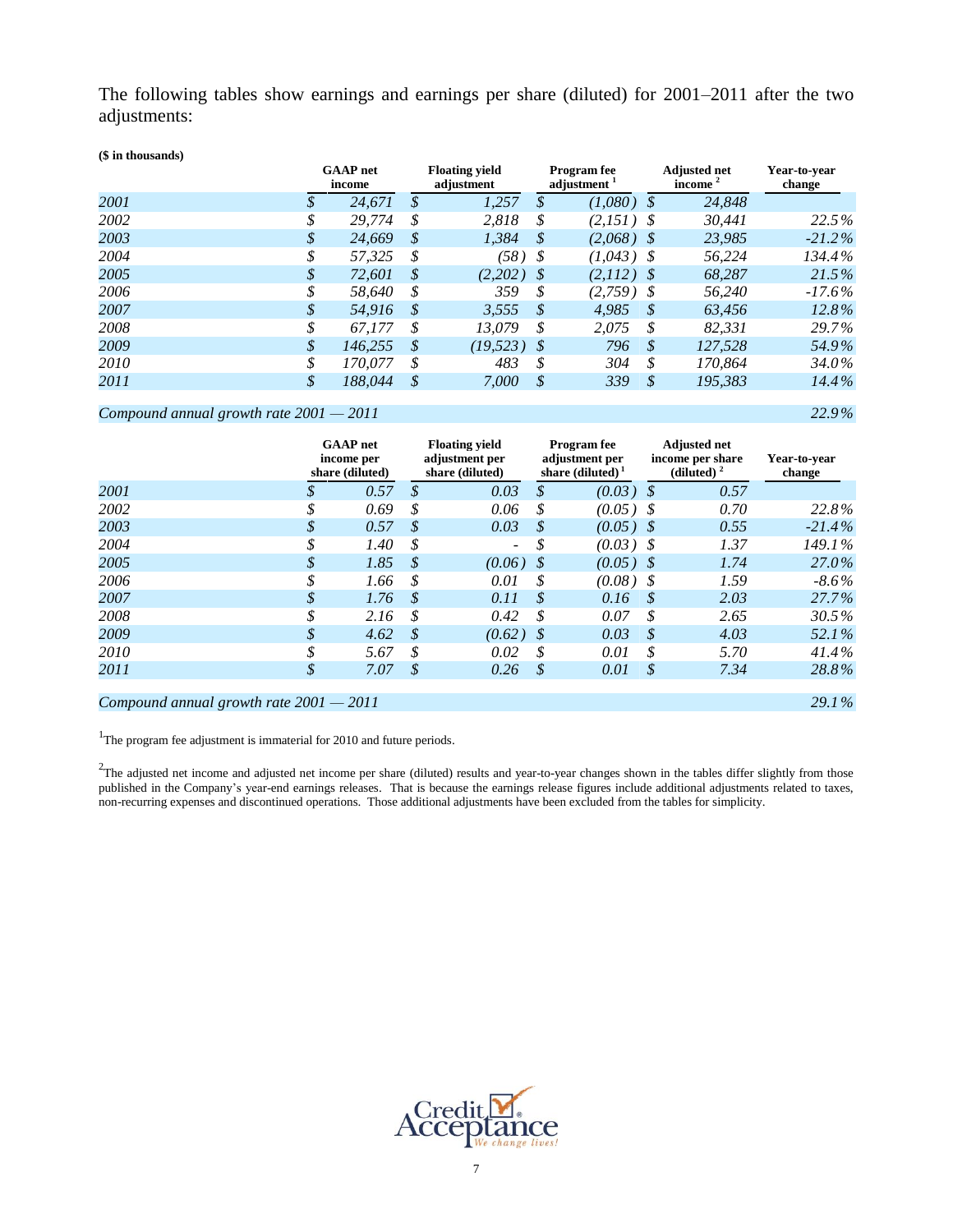As the second table shows, adjusted net income per share (diluted) increased 28.8% in 2011. Over the full eleven-year period, adjusted net income per share (diluted) increased at an annual compounded rate of 29.1%. In most years, the two adjustments had a relatively insignificant impact on our results. However, the program fee adjustment had a significant impact in 2007, while the floating yield adjustment had a significant impact in 2008, 2009 and 2011. During 2008, we reduced our expectations for loan performance, causing GAAP earnings to be less than adjusted earnings (since GAAP requires decreases in expected cash flows to be recorded as an expense in the current period). Then, as 2009 progressed, it became clear that we had reduced our expectations by too much in 2008, so in 2009 we reversed a portion of those downgrades. In addition, the new loans we wrote in 2009 performed better than we expected. The effect of better-than-expected results was to make GAAP earnings in 2009 considerably higher than adjusted earnings—the opposite of the relationship seen in 2008. When the two years are combined, the GAAP result is very similar to the adjusted result; however, when 2008 and 2009 are viewed separately, we believe that the adjusted results more accurately reflect our performance in each year.

### **ECONOMIC PROFIT**

We use a financial metric called Economic Profit to evaluate our financial results and determine incentive compensation. Besides including the two adjustments discussed above, Economic Profit differs from GAAP-based net income in one other important respect: Economic Profit includes a cost for equity capital.

The following table summarizes Economic Profit for 2001–2011:

| (\$ in thousands) |                               |                   |                                  |                           |           |
|-------------------|-------------------------------|-------------------|----------------------------------|---------------------------|-----------|
|                   | <b>Adjusted net</b><br>income |                   | <b>Imputed cost of</b><br>equity | <b>Economic</b><br>Profit |           |
| 2001              | \$<br>24,848                  | $\mathcal{S}_{0}$ | (29, 655)                        | - \$                      | (4,807)   |
| 2002              | \$<br>30,441                  | \$                | $(35,587)$ \$                    |                           | (5, 146)  |
| 2003              | \$<br>23,985                  | \$                | (34, 698)                        | - \$                      | (10, 713) |
| 2004              | \$<br>56,224                  | \$                | $(34, 451)$ \$                   |                           | 21,773    |
| 2005              | \$<br>68.287                  | \$                | (34, 478)                        | - \$                      | 33,809    |
| 2006              | \$<br>56,240                  | \$                | (29,604)                         | - \$                      | 26,636    |
| 2007              | \$<br>63.456                  | \$                | (27,208)                         | - \$                      | 36,248    |
| 2008              | \$<br>82,331                  | \$                | (35, 767)                        | - \$                      | 46,564    |
| 2009              | \$<br>127,528                 | \$                | (46,006)                         | - \$                      | 81,522    |
| 2010              | \$<br>170.864                 | \$                | (47, 797)                        | - \$                      | 123,067   |
| 2011              | \$<br>195.383                 | \$                | (51,047)                         | - \$                      | 144.336   |
|                   |                               |                   |                                  |                           |           |

Economic Profit (including the floating yield and program fee adjustments) improved 17.3%<sup>4</sup> in 2011, to \$144.3 million from \$123.1 million in 2010. At the start of the decade, Economic Profit had been a negative \$4.8 million.

*\_\_\_\_\_\_\_\_\_\_\_\_\_\_\_\_\_\_\_\_\_\_\_\_\_\_\_\_\_\_\_\_\_\_\_\_\_\_\_\_\_\_\_\_\_\_\_\_\_\_\_\_\_\_\_\_\_\_\_\_\_\_\_\_\_\_\_\_\_\_\_\_\_\_\_\_\_\_\_\_\_\_\_\_\_\_\_\_\_\_\_\_\_\_\_\_\_\_\_\_\_\_\_\_\_\_\_\_\_\_\_\_\_\_\_\_\_\_\_ 4 The improvement in Economic Profit reported in the Company's earnings release was 27.0%, as the earnings release reflects a normalized tax rate for each period, an adjustment that is omitted from this letter for simplicity.*

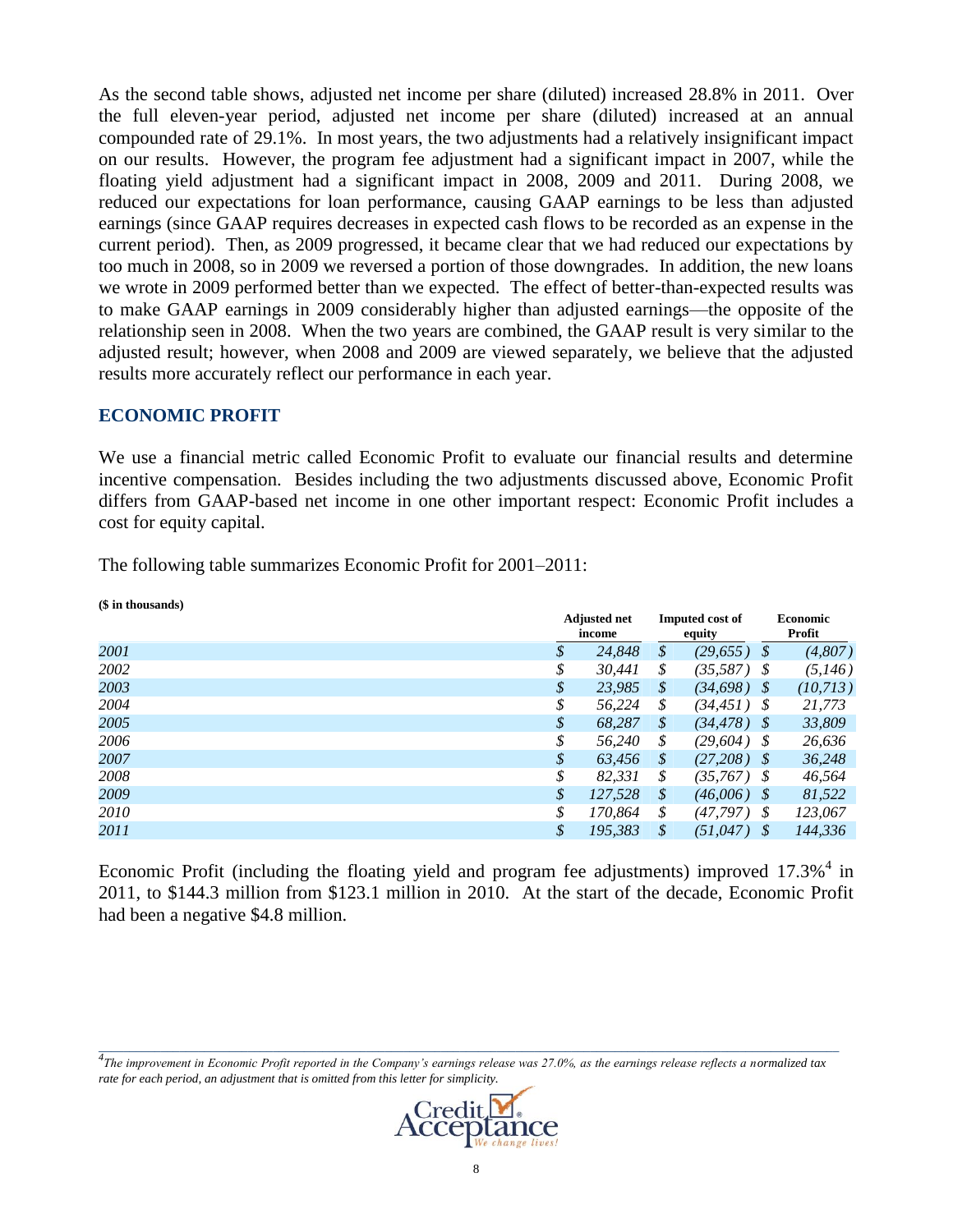Economic Profit is a function of three variables: the adjusted average amount of capital invested, the adjusted return on capital, and the adjusted weighted average cost of capital. The following table summarizes our financial performance in these areas for the last eleven years<sup>5</sup>:

| (\$ in thousands)                         |    |                                                |                                         |                                                        |               |
|-------------------------------------------|----|------------------------------------------------|-----------------------------------------|--------------------------------------------------------|---------------|
|                                           |    | <b>Adjusted</b><br>average capital<br>invested | <b>Adjusted</b><br>return on<br>capital | <b>Adjusted</b><br>weighted average<br>cost of capital | <b>Spread</b> |
| 2001                                      | S  | 469.939                                        | $7.4\%$                                 | $8.4\%$                                                | $-1.0\%$      |
| 2002                                      | \$ | 462.010                                        | $7.7\%$                                 | 8.9%                                                   | $-1.2\%$      |
| 2003                                      | \$ | 437.467                                        | $6.6\%$                                 | $9.0\%$                                                | $-2.4\%$      |
| 2004                                      | \$ | 483.734                                        | $13.1\%$                                | 8.6%                                                   | $4.5\%$       |
| 2005                                      | \$ | 523.438                                        | $14.7\%$                                | 8.3%                                                   | $6.4\%$       |
| 2006                                      | \$ | 548.482                                        | $12.9\%$                                | 8.1%                                                   | $4.8\%$       |
| 2007                                      | \$ | 710.114                                        | $12.1\%$                                | $7.0\%$                                                | 5.1%          |
| 2008                                      | \$ | 974.976                                        | $11.2\%$                                | $6.4\%$                                                | $4.8\%$       |
| 2009                                      | \$ | 998.719                                        | $14.9\%$                                | $6.7\%$                                                | $8.2\%$       |
| 2010                                      | \$ | 1.074.210                                      | 18.7%                                   | $7.2\%$                                                | $11.5\%$      |
| 2011                                      | \$ | 1.371.102                                      | $16.9\%$                                | $6.4\%$                                                | $10.5\%$      |
| Compound annual growth rate $2001 - 2011$ |    |                                                |                                         |                                                        | 11.3%         |

As the table shows, the improvement in Economic Profit in 2004–2005 resulted primarily from increases in the adjusted return on capital. In 2006—a year in which Economic Profit declined—the adjusted return on capital was again the main driver, but in the opposite direction. The adjusted return on capital declined as a result of a \$7.0 million after-tax charge related to an agreement to settle litigation (growing out of an activity that had occurred ten years prior) and a \$4.4 million aftertax gain from discontinued operations recorded in 2005. In 2007–2008, the improvements in Economic Profit resulted from increases in adjusted average capital invested and decreases in the adjusted weighted average cost of capital. The decreases were due to lower borrowing costs and greater use of debt, which carries a lower average cost than equity capital. These favorable trends during 2007–2008 were partially offset by lower adjusted returns on capital as a result of pricing reductions (i.e., increases in advances) we made in 2006 and 2007 to respond to a more competitive market environment.

The primary contributor to higher Economic Profit in 2009 and 2010 was the adjusted return on capital. The competitive environment had improved considerably in 2008, and it remained favorable in 2009 and 2010. As a result, we were able to raise our pricing. Better pricing, along with strong loan performance, was the main factor fueling the higher adjusted return on capital in 2009 and 2010. Also contributing in 2010 were lower expense levels (which increased the adjusted return on capital by 77 basis points) and a lower tax rate (a one-time event that was due to a non-recurring adjustment to our tax reserves).

*5 See Exhibit A for a reconciliation of the above adjusted financial measures to the most relevant GAAP financial measures.*



*\_\_\_\_\_\_\_\_\_\_\_\_\_\_\_\_\_\_\_\_\_\_\_\_\_\_\_\_\_\_\_\_\_\_\_\_\_\_\_\_\_\_\_\_\_\_\_\_\_\_\_\_\_\_\_\_\_\_\_\_\_\_\_\_\_\_\_\_\_\_\_\_\_\_\_\_\_\_\_\_\_\_\_\_\_\_\_\_\_\_\_\_\_\_\_\_\_\_\_\_\_\_\_\_\_\_\_\_\_\_\_\_\_\_\_\_\_\_\_*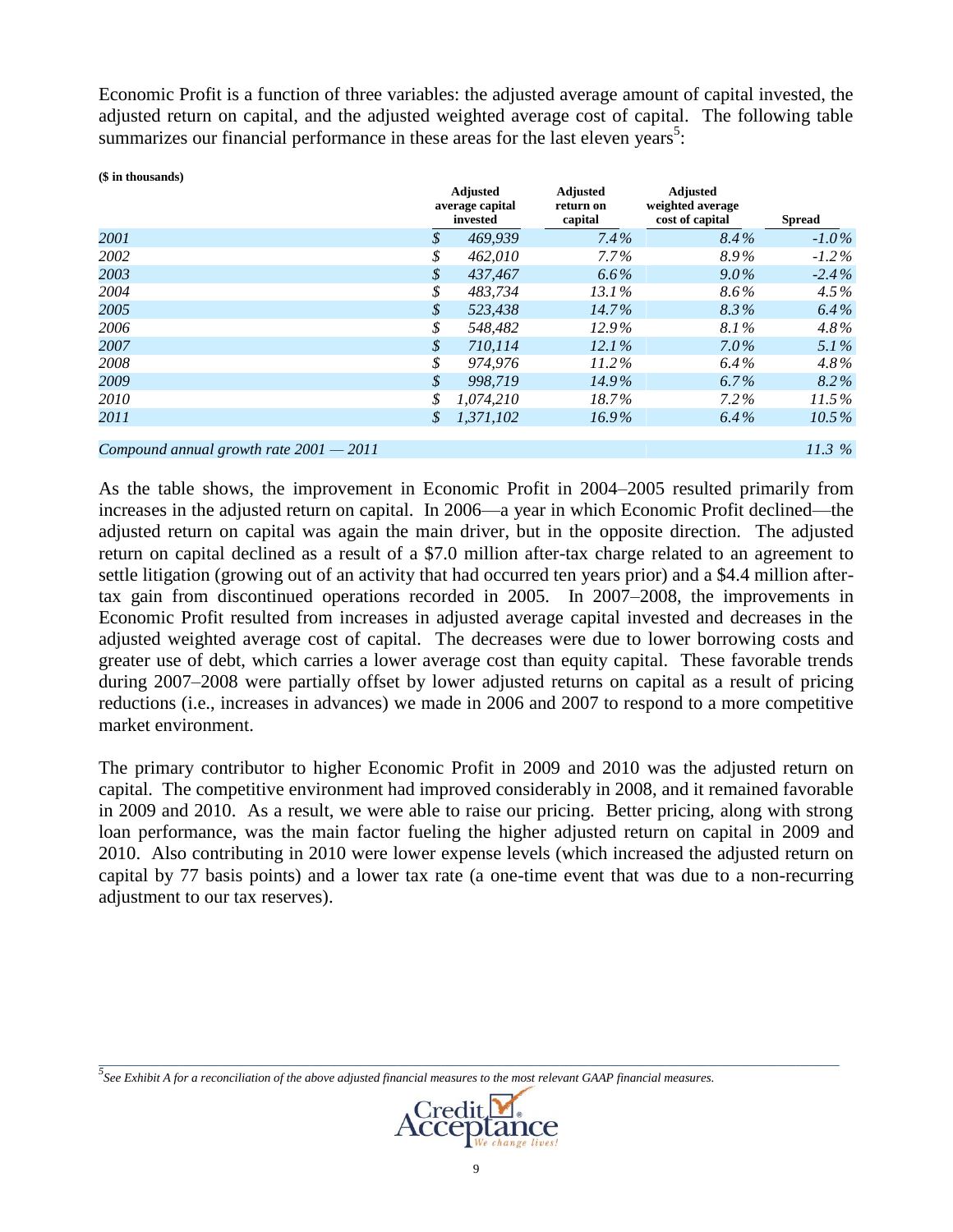In 2011, the improvement in Economic Profit was driven by an increase in adjusted average capital invested and a lower adjusted weighted average cost of capital, partially offset by a lower adjusted return on capital. The lower return reflected a competitive environment that had become more difficult in 2011, causing us to increase advance rates. Partly mitigating this negative impact on the return was the continuation of lower expense levels during the year, which increased the adjusted return on capital by 115 basis points from 2010 to 2011. This trend had actually begun in 2007 when lower expense levels positively impacted the return on capital by 70 basis points, and then, in 2008 and 2009, by 150 and 25 basis points, respectively. In fact, the 395-basis-point improvement in the adjusted return on capital from 2006 to 2011 was a direct result of a 437-basis-point improvement in the return attributable to lower operating expenses. This is a trend worth watching, as we believe that it is likely to continue if we are successful in growing the size of our business in future periods.

### **LOAN PERFORMANCE**

One of the most important variables determining our financial success is loan performance. The most critical time to correctly assess future loan performance is at loan inception, since that is when we determine the advance we pay to the dealer-partner.

At loan inception, we use a statistical model to estimate the expected collection rate for each loan. The statistical model is called a credit scorecard. Most consumer finance companies use such a tool to forecast the performance of the loans they originate. Our credit scorecard combines credit bureau data, customer data supplied in the credit application, vehicle data, and data captured from the loan transaction such as the amount of the down payment received from the customer or the initial loan term. We developed our first credit scorecard in 1998, and have revised it several times since then. An accurate credit scorecard allows us to properly price new loan originations, which improves the probability that we will actually realize our expected returns on capital.

Subsequent to loan inception, we continue to evaluate the expected collection rate for each loan. Our evaluation becomes more accurate as the loans age, as we use actual loan performance data in our forecast. By comparing our current expected collection rate for each loan with the rate we projected at the time of origination, we are able to assess the accuracy of that initial forecast.

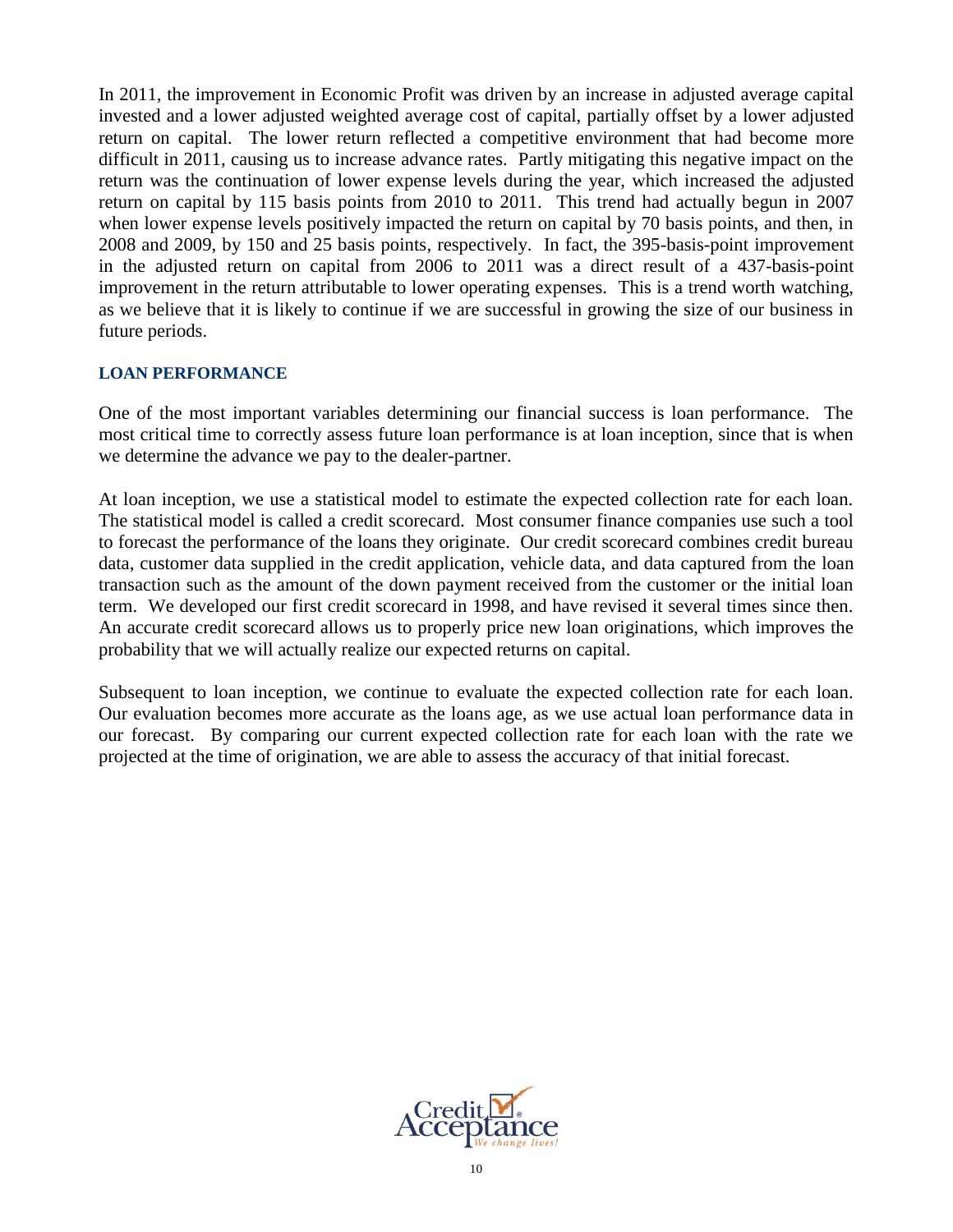The following table compares, for each of the last eleven years, our most current forecast of loan performance with our initial forecast:

|         | December 31, 2011 forecast | <b>Initial forecast</b> | <b>Variance</b> |
|---------|----------------------------|-------------------------|-----------------|
| 2001    | 67.3%                      | 70.4%                   | $-3.1\%$        |
| 2002    | 70.5%                      | 67.9%                   | $2.6\%$         |
| 2003    | 73.7%                      | 72.0%                   | $1.7\%$         |
| 2004    | 73.0%                      | 73.0%                   | $0.0\%$         |
| 2005    | 73.6%                      | 74.0%                   | $-0.4\%$        |
| 2006    | 70.0%                      | 71.4%                   | $-1.4\%$        |
| 2007    | 68.1%                      | 70.7%                   | $-2.6\%$        |
| 2008    | 70.0%                      | 69.7%                   | $0.3\%$         |
| 2009    | 79.4%                      | 71.9%                   | $7.5\%$         |
| 2010    | 76.8%                      | 73.6%                   | $3.2\%$         |
| 2011    | 73.2%                      | 72.5%                   | $0.7\%$         |
| Average | $72.8\%$                   | 71.6%                   | $1.2\%$         |

 $1$ Calculated using a weighted average based on loan origination dollars.

Loans originated in three of the eleven years (2001, 2006 and 2007) have yielded actual collection results materially worse than our initial estimates, while originations in four of the years (2002, 2003, 2009 and 2010) have yielded actual results materially better than our initial estimates. For the other four years (2004, 2005 2008 and 2011), actual results have been very close to our initial estimates. On average, over the eleven-year period, loans have performed 120 basis points better than our initial forecasts.

Loan performance can be explained by a combination of internal and external factors. Internal factors include the quality of our origination and collection processes, the quality of our credit scorecard, and changes in our policies governing new loan originations. External factors include the unemployment rate, the retail price of gasoline, vehicle wholesale values, and the cost of other required expenditures (such as for food and energy) that impact our customers. In addition, the level of competition is thought to impact loan performance through something called adverse selection, which we explain below.

The loans that have performed materially worse than our initial estimates were all originated in years (2001, 2006 and 2007) which were followed by increases in the unemployment rate. In addition, the poorer performing loans were originated during years in which the competitive environment was more difficult, which increased the impact of adverse selection.

In contrast, the loans that have performed better than our estimates were originated in years (2002, 2003, 2009 and 2010) that were all followed by periods in which the unemployment rate either improved or was stable. Additionally, we had less competition in those four origination years, which reduced the impact of adverse selection.

It should be noted that we have limited information with which to assess the performance of 2011 loans. While the information we have to date is encouraging, a significant portion of the collections we expect have not yet been realized.

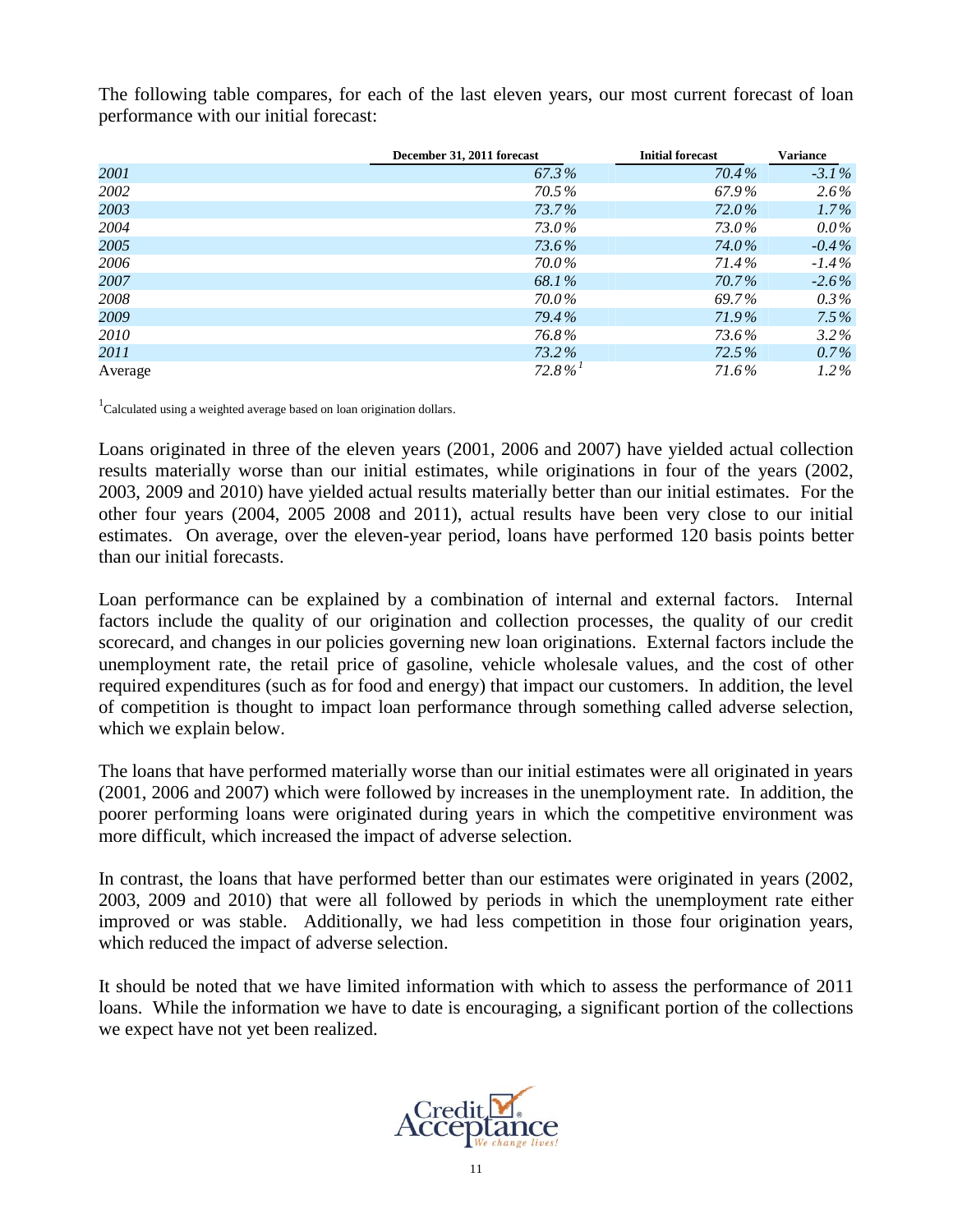Adverse selection as it relates to our market refers to an inverse correlation between the accuracy of an empirical scorecard and the number of lenders that are competing for the loan. Said another way, without any competition it is relatively easy to build a scorecard which accurately assesses the probability of payment based on attributes collected at the time of loan origination. As competition increases, creating an accurate scorecard becomes more challenging.

To illustrate adverse selection, we will give a simple example. Assume that the scorecard we use to originate loans is based on a single variable, the amount of the customer's down payment, and that the higher the down payment, the higher the expected collection rate. Assume that for many years, we have no competitors and we accumulate performance data indicating that loans with down payments above \$1,000 consistently produce the same average collection rate. Then assume that we begin to compete with another lender whose scorecard ignores down payment and instead emphasizes the amount of the customer's weekly income. As the new lender begins to originate loans, our mix of loans will be impacted as follows: We will start to receive loans for borrowers with lower average weekly incomes as the new lender originates loans for borrowers with higher weekly incomes—i.e., borrowers whose loans we would have previously originated. Furthermore, since our scorecard only focuses on down payment, the shift in our borrower mix will not be detected by our scorecard, and our collection rate expectation will remain unchanged. It is easy to see that this shift in borrower characteristics will have a negative impact on loan performance, and that this impact will be missed by our scorecard. Although the real world is more complex than this simple example—with hundreds of lenders competing for loans and with each lender using many variables in its scorecard—adverse selection is something that probably does impact loan performance.

Predicting loan performance accurately at loan inception is important, and we are satisfied with the results achieved over the last eleven years. We estimate that a 100-basis-point change in the collection rate impacts the return on capital by only 30–50 basis points. As a result, even the loans we originated in 2001—for which the latest collection forecast lagged our initial forecast by 310 basis points—still have been profitable. That we have been able to avoid originating unprofitable loans over the last eleven years, including the years impacted by the financial crisis, is a significant accomplishment.

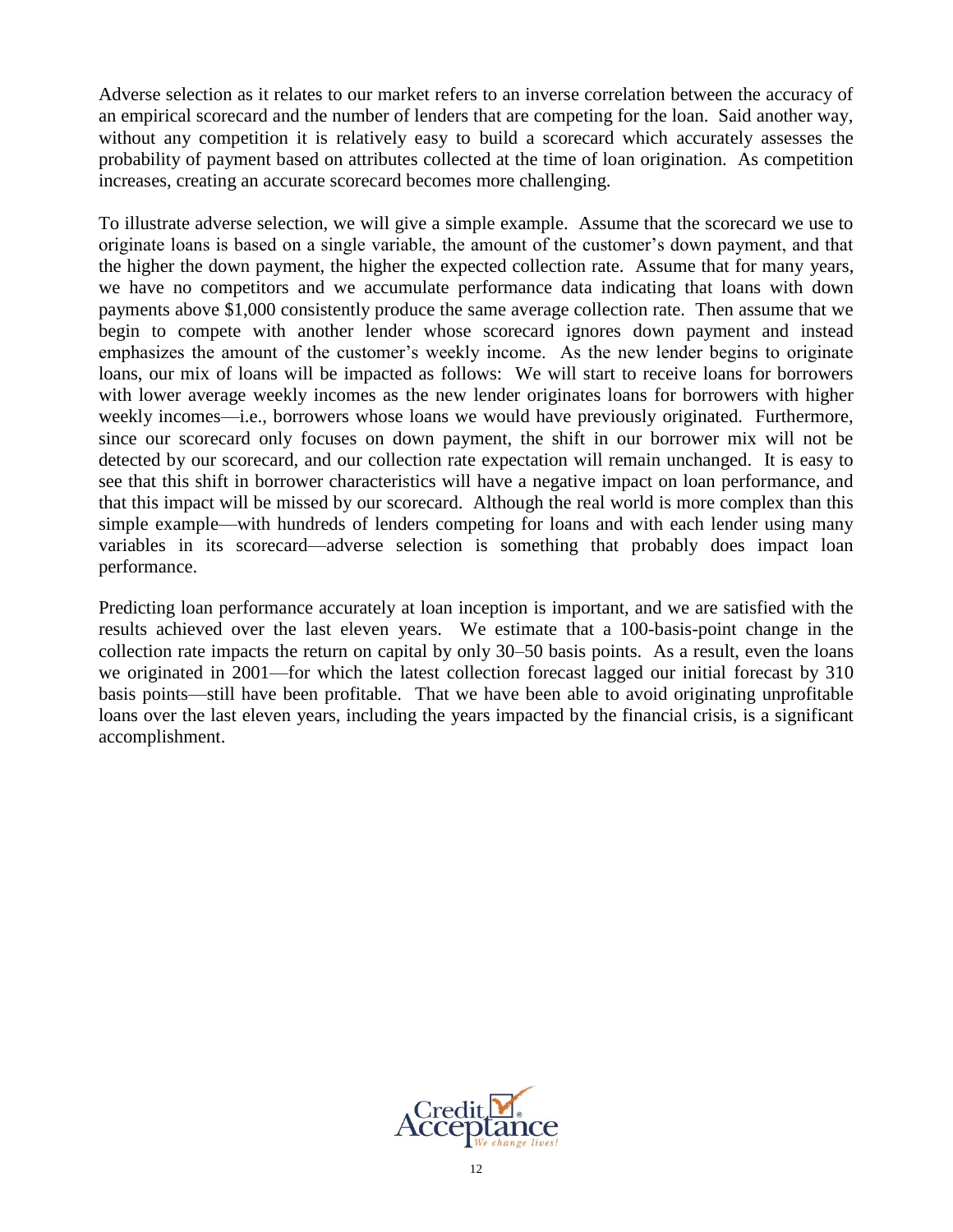### **UNIT VOLUME**

The following table summarizes unit volume growth for 2001–2011:

|                                           | Unit volume | Year-to-year change |
|-------------------------------------------|-------------|---------------------|
| 2001                                      | 61,928      |                     |
| 2002                                      | 49,801      | $-19.6\%$           |
| 2003                                      | 61,445      | 23.4%               |
| 2004                                      | 74,154      | 20.7%               |
| 2005                                      | 81,184      | $9.5\%$             |
| 2006                                      | 91.344      | 12.5%               |
| 2007                                      | 106,693     | $16.8\%$            |
| 2008                                      | 121,282     | 13.7%               |
| 2009                                      | 111,029     | $-8.5\%$            |
| 2010                                      | 136,813     | 23.2%               |
| 2011                                      | 178,074     | $30.2\%$            |
|                                           |             |                     |
| Compound annual growth rate $2001 - 2011$ |             | $11.1\%$            |

In 2011, unit volumes grew 30.2%. Since 2001, unit volumes have grown at an annual compounded rate of 11.1%.

Unit volume is a function of the number of active dealer-partners and the average volume per dealerpartner. The following table summarizes the trend in each of these variables from 2001 to 2011:

|      | <b>Active dealer-partners</b> | Year-to-vear change | Volume per dealer-partner | Year-to-year change |
|------|-------------------------------|---------------------|---------------------------|---------------------|
| 2001 | 1,180                         |                     | 52.5                      |                     |
| 2002 | 843                           | $-28.6\%$           | 59.1                      | 12.6%               |
| 2003 | 950                           | $12.7\%$            | 64.7                      | $9.5\%$             |
| 2004 | 1,212                         | 27.6%               | 61.2                      | $-5.4\%$            |
| 2005 | 1,759                         | $45.1\%$            | 46.2                      | $-24.5\%$           |
| 2006 | 2,214                         | 25.9%               | 41.3                      | $-10.6\%$           |
| 2007 | 2,827                         | 27.7%               | 37.7                      | $-8.7\%$            |
| 2008 | 3,264                         | $15.5\%$            | 37.2                      | $-1.3\%$            |
| 2009 | 3,168                         | $-2.9\%$            | 35.0                      | $-5.9\%$            |
| 2010 | 3,206                         | $1.2\%$             | 42.7                      | 22.0%               |
| 2011 | 3,998                         | 24.7%               | 44.5                      | $4.2\%$             |

As the table shows, the gain in unit volumes over the eleven-year period has resulted from an increase in the number of active dealer-partners partially offset by a reduction in volume per dealerpartner.

Active dealer-partners grew from 1,180 in 2001 to 3,998 in 2011. The number declined significantly in 2002 as a result of capital constraints which required us to eliminate dealer-partners from our program. Then, after rising in 2003–2008, the number of active dealer-partners declined in 2009, again because of capital constraints. Although we didn't eliminate dealer-partners from our program, we reduced advance rates, which caused a greater-than-average number of dealer-partners to become inactive. When we reduce advance rates, dealer-partners find it more difficult to originate new loans. In 2011, the number of active dealer-partners increased by 24.7%.

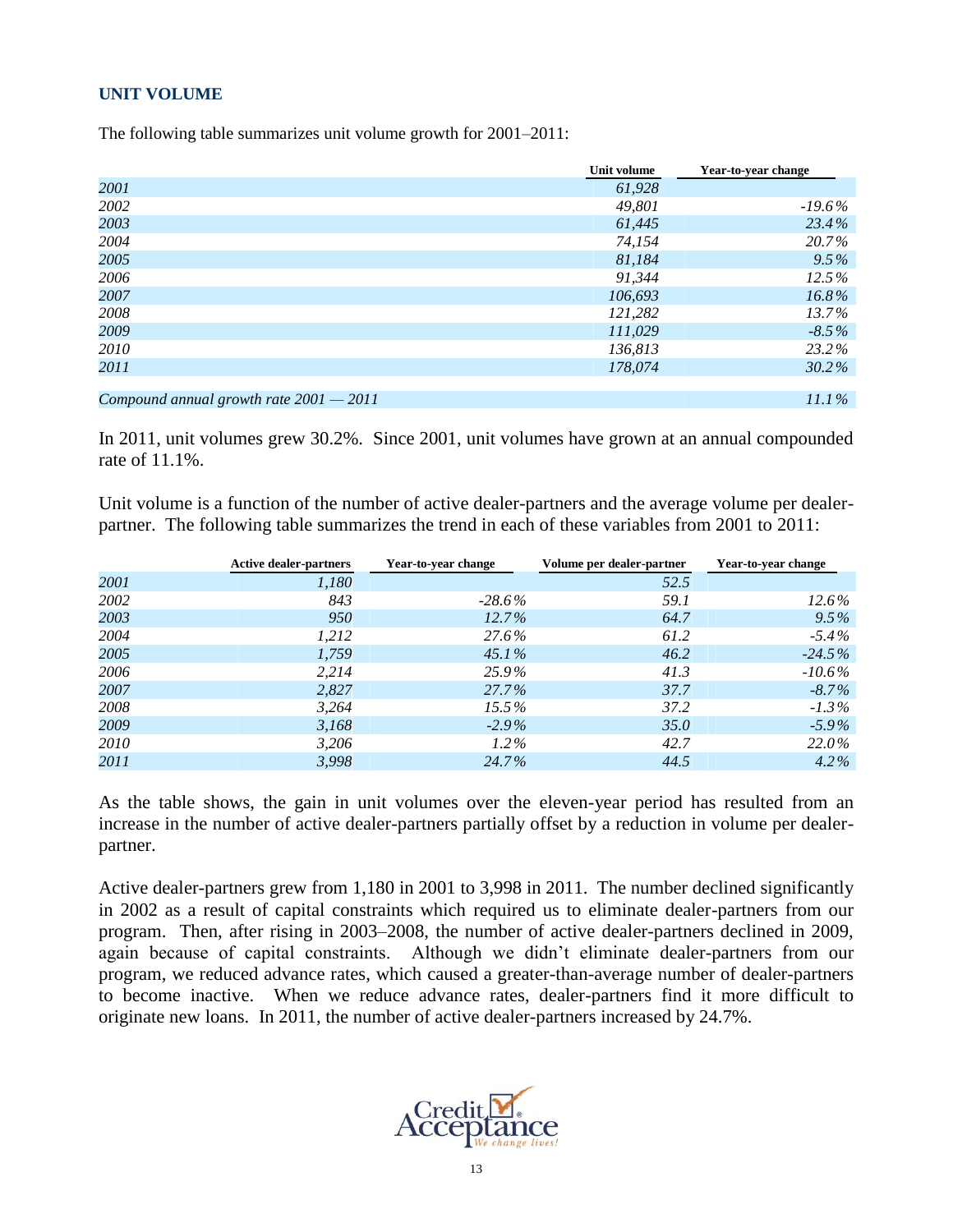Volume per dealer-partner increased from 52.5 loans in 2001 to 64.7 loans in 2003. Because the dealer-partners we eliminated in 2002 due to capital constraints were generally lower volume participants, average volume per dealer-partner increased in both 2002 and 2003. The declines in volume per dealer-partner that occurred in 2004–2007 reflect our decision to maintain underwriting standards and a margin of safety in our pricing as the competitive environment became more difficult. The declines in 2008 and 2009 reflect our decision to reduce advance rates in response to capital constraints associated with the financial crisis. Volume per dealer-partner increased 22.0% in 2010, when we reversed a portion of those advance reductions. Volume per dealer-partner rose another 4.2% in 2011, to 44.5 loans, again because of increased advances.

While any business would prefer to see a trend of increasing volume per customer, in this case shareholders should take comfort in the general decline we have experienced. The track record of companies in our industry that make unit volume their highest priority is not one of success. Had we elected to pursue a strategy of increasing volume per dealer-partner at the expense of per unit profitability, we are confident shareholders would not be in as strong a position as they are today.

The 30.2% improvement in unit volume which occurred in 2011 is particularly encouraging in that it was primarily due to a 24.7% increase in active dealer-partners. While unit volume also grew significantly in 2010, that gain was due almost exclusively to an increase in volume per dealerpartner generated by higher advances. We recognize that growth from advance increases is not sustainable over the long term, while growth from adding dealer-partners is more so. It is also satisfying that the impressive unit volume growth in 2011 was achieved during a period of increasing competition.

The market we target is large, with approximately 55,000 independent and franchised automobile dealers. We expanded our sales force in 2011 (to 179 from 135) and intend to expand it further in 2012. Finally, we believe that we are well positioned with capital to avoid slowing growth due to capital constraints, which have been the primary obstacle for us historically in growing our loan portfolio. For these reasons, we are optimistic that we can continue the positive trends seen over the last two years.

### **SHAREHOLDER DISTRIBUTIONS**

Like any profitable business, we generate cash. Historically, we have used this cash to fund originations growth, repay debt or fund share repurchases.

We have used excess capital to repurchase shares when prices are at or below our estimate of intrinsic value (which is the discounted value of future cash flows). As long as the share price is at or below intrinsic value, we prefer share repurchases to dividends for several reasons. First, repurchasing shares below intrinsic value increases the value of the remaining shares. Second, distributing capital to shareholders through a share repurchase gives shareholders the option to defer taxes by electing not to sell any of their holdings. A dividend does not allow shareholders to defer taxes in this manner. Finally, repurchasing shares enables shareholders to increase their ownership, receive cash or do both based on their individual circumstances and view of the value of a Credit Acceptance share. (They do both if the proportion of shares they sell is smaller than the ownership stake they gain through the repurchase.) A dividend does not provide similar flexibility.

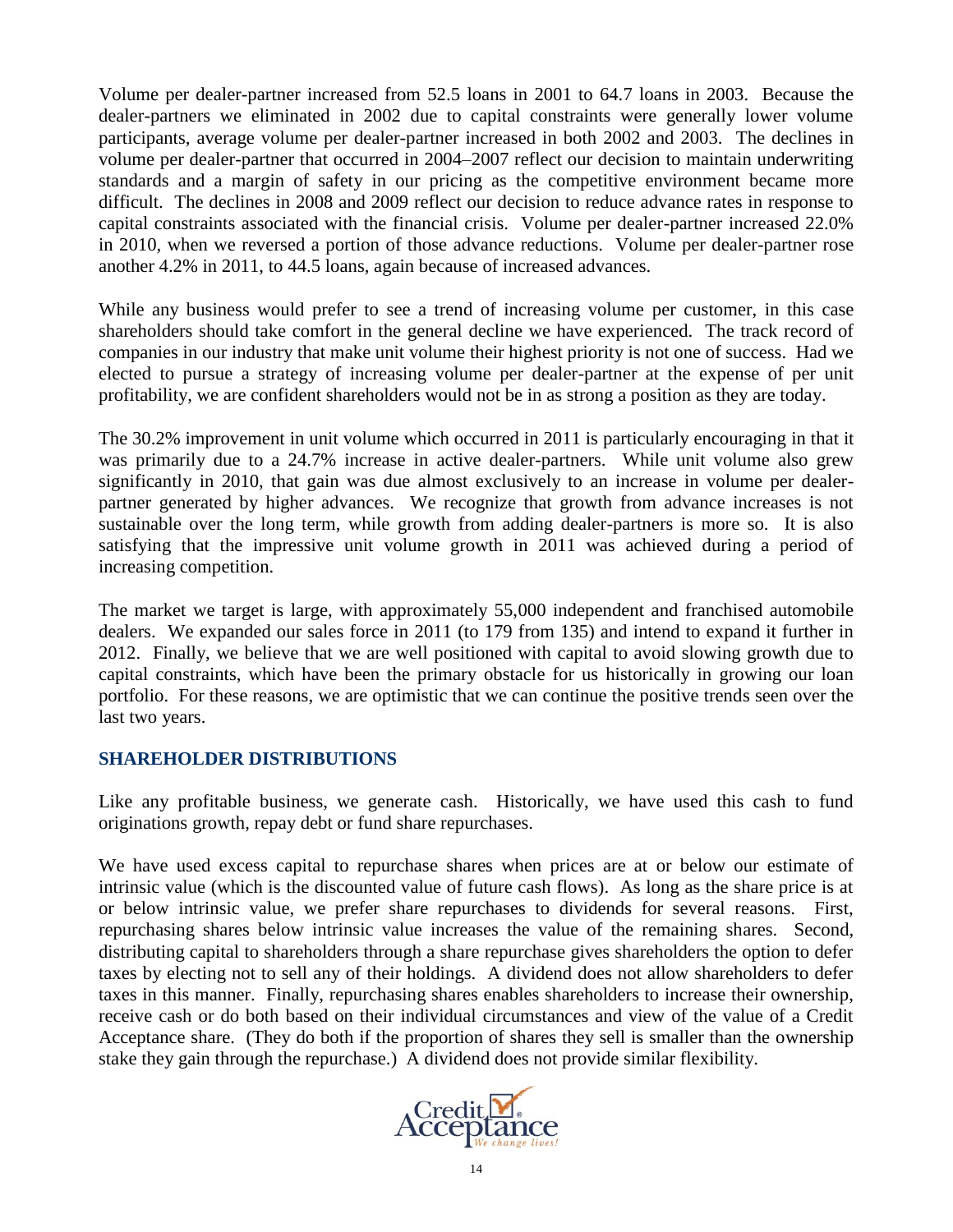Since beginning our share repurchase program in mid-1999, we have repurchased approximately 26.4 million shares at a total cost of \$728.4 million.

Although our first priority is to ensure we have enough capital to fund new loan originations, to the extent we have excess capital we intend to continue to return capital to shareholders as we have in the past.

### **KEY SUCCESS FACTORS**

Our financial success is a result of having a unique and valuable product and of putting in many years of hard work to develop the business.

Our core product has remained essentially unchanged for 40 years. We provide auto loans to consumers regardless of their credit history. Our customers consist of individuals who have typically been turned away by other lenders. Traditional lenders have many reasons for declining a loan. We have always believed that individuals, if given an opportunity to establish or reestablish a positive credit history, will take advantage of it. As a result of this belief, we have changed the lives of thousands of people.

However, as we have found, having a unique and valuable product is only one of the elements we need if we are to make our business successful. There are others, and many have taken years to develop. The following summarizes the key elements of our success today:

- We have developed the ability to offer guaranteed credit approval while maintaining an appropriate return on capital. It took years to develop the processes and accumulate the customer and loan performance data that we use to make profitable loans in our segment of the market.
- We understand the daily execution required to successfully service a portfolio of automobile loans to customers in our target market. There are many examples of companies in our industry that underestimated the effort involved and produced poor financial results. Approximately 50% of our team members work directly on some aspect of servicing our loan portfolio, and we are fortunate to have such a capable and engaged group.
- We have learned how to develop relationships with dealer-partners that are profitable. Forging a profitable relationship requires us to select the right dealer, align incentives, communicate constantly and create processes to enforce standards. In our segment of the market, the dealer-partner has significant influence over loan performance. Learning how to create relationships with dealer-partners who share our passion for changing lives has been one of our most important accomplishments.

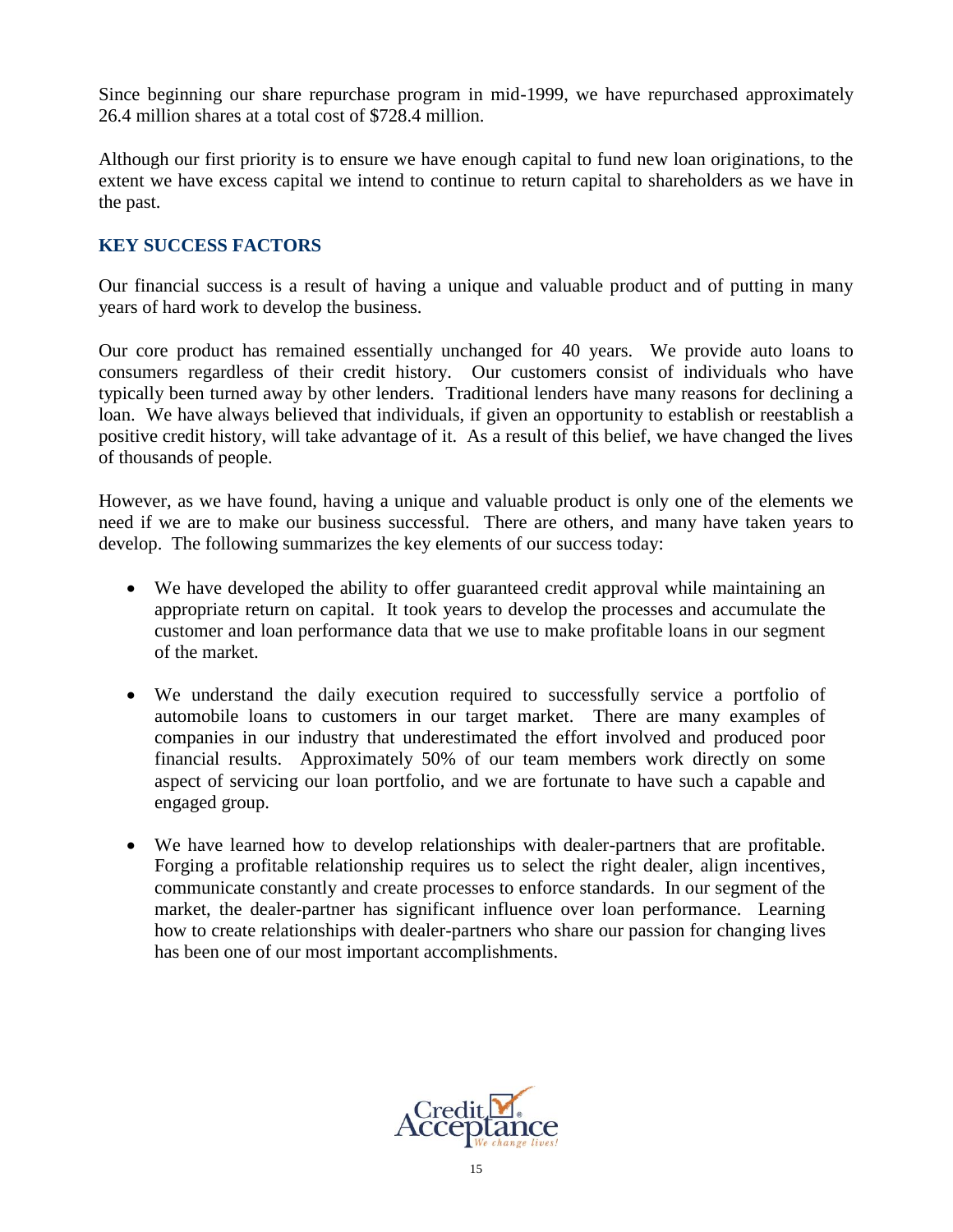- We have developed a much more complete program for helping dealer-partners serve this segment of the market. Over the years, many dealer-partners have been overwhelmed by the work required to be successful in our program. Many dealer-partners have quit, telling us the additional profits generated from our program were not worth the effort. We have continually worked to provide solutions for the many obstacles that our dealerpartners encounter. It is impossible to quantify the impact of these initiatives on our loan volume because of the changing external environment. However, anecdotal evidence suggests our efforts have been worthwhile. We believe that continuing to make our program easier for dealer-partners will likely produce additional benefits in the future.
- We have developed a strong management team. Because we are successful at retaining our managers, they become stronger each year as they gain experience with our business. Our senior management team, consisting of 18 individuals, averages 12 years of experience with our company. While we have added talent to our team selectively over the past few years, the experience of our core team is a key advantage. Our success in growing the business while simultaneously improving our returns on capital could not have occurred without the dedication and energy of this talented group.
- We have strengthened our focus on our core business. At times in our history, our focus had been diluted by the pursuit of other, non-core opportunities. Today, we offer one product and focus 100% of our energy and capital on perfecting this product and providing it profitably.
- We have developed a unique system, CAPS, for originating auto loans. Traditional indirect lending is inefficient. Many traditional lenders take one to four hours to process a loan application, and they decline most of the applications they process. We take 60 seconds, and we approve 100% of the applications submitted, 24 hours a day, seven days a week. In addition, our CAPS system makes our program easier for dealer-partners to use, and allows us to deploy much more precise risk-adjusted pricing.
- We have developed a high-quality field sales force. Our sales team provides real value to our dealer-partners. Team members act as consultants as we teach dealer-partners how to successfully serve our market segment.
- We have developed the ability to execute our loan origination process consistently over time. Consistent execution is difficult, as it requires us to maintain an appropriate balance between providing excellent service to our dealer-partners, and ensuring the loans we originate meet our standards. We measure both loan compliance and dealerpartner satisfaction on a monthly basis to assess our performance, and use these measures to make adjustments when necessary.

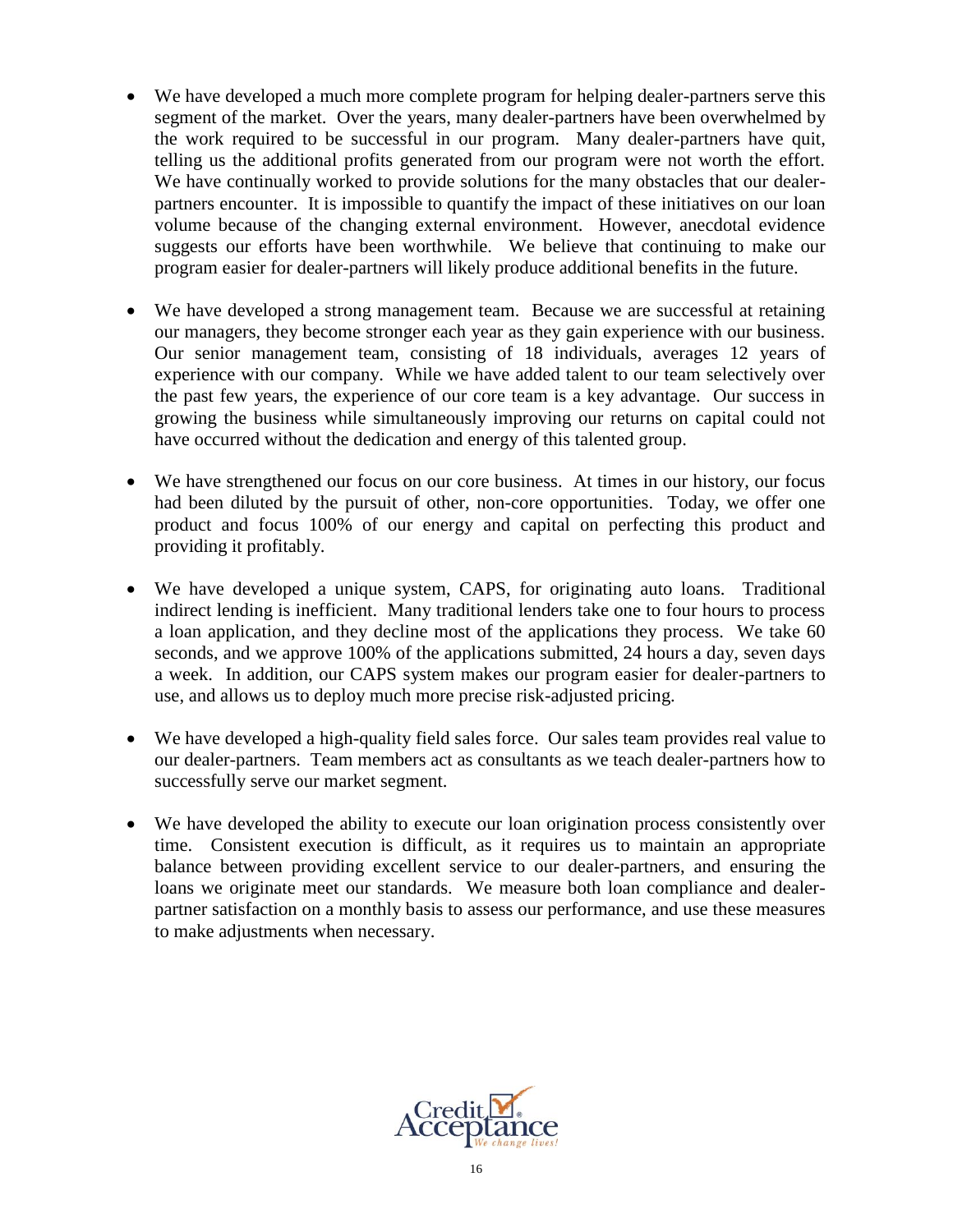- We believe that we are well positioned from a capital perspective. As of March 15, 2012, we have \$280.3 million in unused and available credit lines. In addition, we have been successful at lengthening the term of our debt facilities, with no facilities expiring until September of 2013. Our capital structure remains conservative and our lending relationships, which we have developed over a long period of time, remain strong. We believe our lenders were impressed with our performance during the financial crisis, and their confidence in our company was enhanced as a result. Our goal is to maintain a consistent presence in the market in good times and bad, and we believe our access to capital will be a competitive advantage in that effort.
- We devote a large portion of our time to something we call organizational health. Organizational health is about putting our team members in position to do their best work. For that, we focus consistently on ten elements of operational effectiveness, including setting clear expectations, communicating fully, managing performance, providing training, maintaining effective incentive compensation plans, and providing the technology and processes required for operational excellence.

### **A FINAL NOTE**

In 2001, we established several long-term goals, one of which was to reach a \$100 share price. By any definition, this was a stretch goal, since our share price at the time was less than \$10. On February 23, 2012, we reached that goal when our stock traded above \$100 for the first time in our history. Attaining a milestone that required eleven years of hard work, focus and determination is something we are proud of. Our success is attributable to the efforts of our dedicated and talented team members, and I am grateful for their efforts.

BAAD

Brett A. Roberts Chief Executive Officer

Certain statements herein are forward-looking statements that are subject to certain risks. Please see "Forward-Looking Statements" beginning on page 45 of our Annual Report on Form 10-K included herewith.

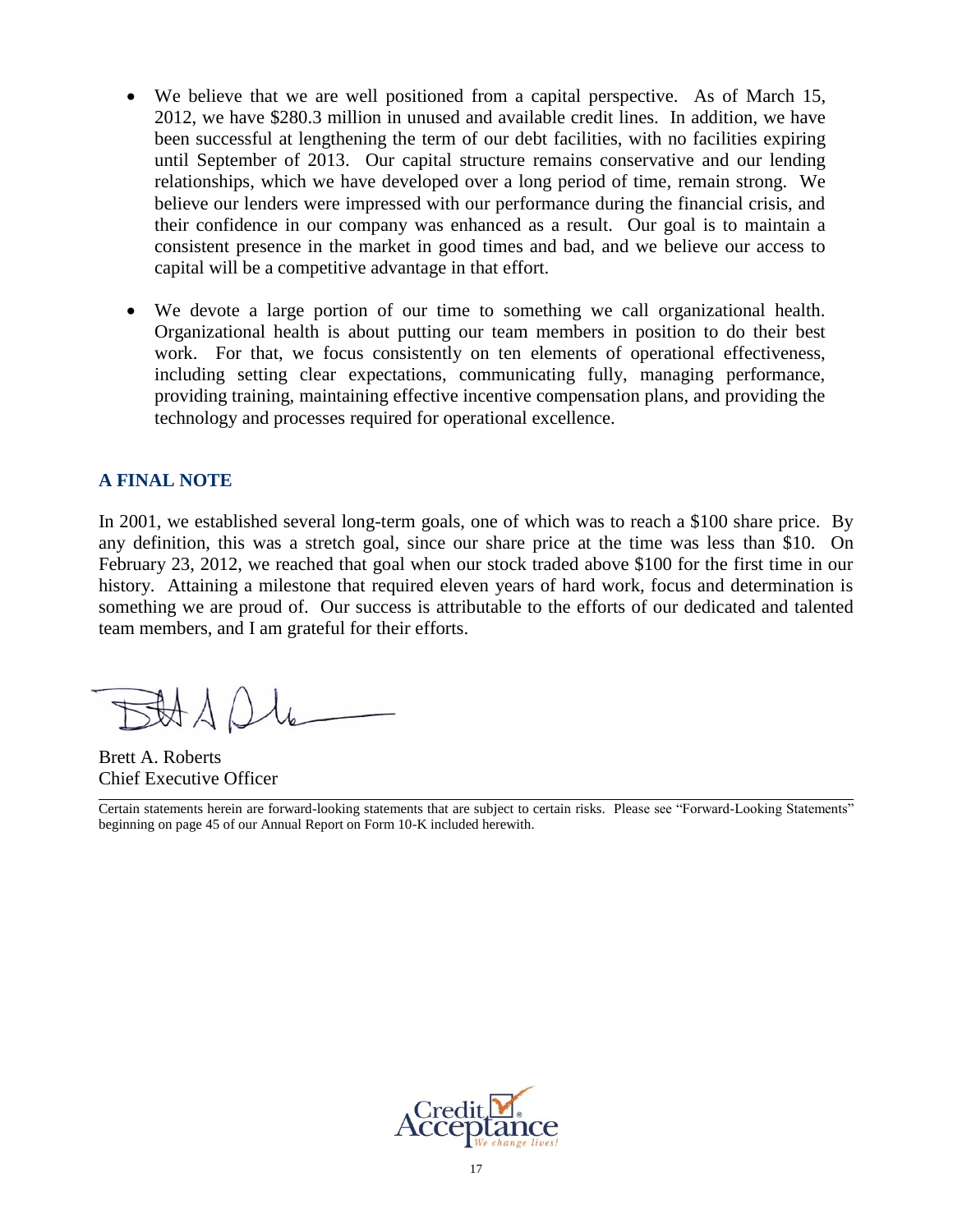#### **EXHIBIT A RECONCILIATION OF GAAP FINANCIAL RESULTS TO NON-GAAP MEASURES**

| (\$ in thousands) |                           |                                     |               |                                  |               |                                            |                                  |           |          |                           |
|-------------------|---------------------------|-------------------------------------|---------------|----------------------------------|---------------|--------------------------------------------|----------------------------------|-----------|----------|---------------------------|
|                   | <b>GAAP</b><br>net income | <b>Floating yield</b><br>adjustment |               | <b>Program</b> fee<br>adjustment |               | <b>Adjusted</b><br>net income <sup>1</sup> | <b>Imputed</b><br>cost of equity |           |          | <b>Economic</b><br>Profit |
| 2001              | \$<br>24,671              | \$<br>1,257                         | \$            | (1,080)                          | \$            | 24,848                                     | \$                               | (29, 655) | S        | (4,807)                   |
| 2002              | \$<br>29.774              | \$<br>2,818                         | \$            | (2,151)                          | - \$          | 30,441                                     | \$                               | (35,587)  | S        | (5.146)                   |
| 2003              | \$<br>24.669              | \$<br>1,384                         | \$            | $(2,068)$ \$                     |               | 23,985                                     | \$                               | (34.698)  | S        | (10,713)                  |
| 2004              | \$<br>57.325              | \$<br>(58)                          | - \$          | $(1.043)$ \$                     |               | 56,224                                     | \$                               | (34.451)  | S        | 21.773                    |
| 2005              | \$<br>72.601              | \$<br>(2,202)                       | -\$           | (2,112)                          | - S           | 68,287                                     | \$                               | (34, 478) | <b>S</b> | 33,809                    |
| 2006              | \$<br>58.640              | \$<br>359                           | \$            | (2,759)                          | - \$          | 56,240                                     | \$                               | (29,604)  | S        | 26.636                    |
| 2007              | \$<br>54.916              | \$<br>3.555                         | <i>S</i>      | 4.985                            | S             | 63.456                                     | \$                               | (27,208)  | S        | 36.248                    |
| 2008              | \$<br>67.177              | \$<br>13.079                        | \$            | 2,075                            | \$            | 82,331                                     | \$                               | (35,767)  | S        | 46,564                    |
| 2009              | \$<br>146.255             | \$<br>(19, 523)                     | S             | 796                              | $\mathcal{S}$ | 127,528                                    | \$                               | (46,006)  | \$       | 81,522                    |
| 2010              | \$<br>170.077             | \$<br>483                           | \$            | 304                              | \$            | 170.864                                    | \$                               | (47.797)  | \$       | 123.067                   |
| 2011              | \$<br>188.044             | \$<br>7.000                         | $\mathcal{S}$ | 339                              | $\mathcal{S}$ | 195.383                                    | \$                               | (51.047)  | S        | 144.336                   |

<sup>1</sup>The adjusted net income results differ slightly from those published in the Company's year-end earnings releases. That is because the earnings release figures include additional adjustments related to taxes, non-recurring expenses and discontinued operations. Those additional adjustments have been excluded from this table for simplicity.

#### **(\$ in thousands)**

|      | <b>GAAP</b> average<br>capital invested <sup>2</sup> |               | <b>Floating vield</b><br>adjustment |               | <b>Program</b> fee<br>adjustment | <b>Adjusted average</b><br>capital invested |           |  |
|------|------------------------------------------------------|---------------|-------------------------------------|---------------|----------------------------------|---------------------------------------------|-----------|--|
| 2001 | 466,802                                              | \$            | 3,451                               | S             | $(314)$ \$                       |                                             | 469,939   |  |
| 2002 | \$<br>457.641                                        | \$            | 5,792                               | \$            | $(1, 423)$ \$                    |                                             | 462,010   |  |
| 2003 | \$<br>431,973                                        | \$            | 7,933                               | S             | $(2,439)$ \$                     |                                             | 437,467   |  |
| 2004 | \$<br>478.345                                        | \$            | 8.730                               | S             | $(3,341)$ \$                     |                                             | 483.734   |  |
| 2005 | \$<br>520,376                                        | \$            | 7,574                               | S             | $(4.512)$ \$                     |                                             | 523,438   |  |
| 2006 | \$<br>550.017                                        | S             | 5.510                               | S             | $(7.045)$ \$                     |                                             | 548,482   |  |
| 2007 | \$<br>707,755                                        | \$            | 8,198                               | S             | $(5,839)$ \$                     |                                             | 710,114   |  |
| 2008 | \$<br>963.569                                        | \$            | 13,762                              | S             | $(2,355)$ \$                     |                                             | 974,976   |  |
| 2009 | \$<br>986,523                                        | $\mathcal{S}$ | 13,150                              | $\mathcal{S}$ | $(954)$ \$                       |                                             | 998.719   |  |
| 2010 | \$<br>1,069,518                                      | \$            | 5,154                               | S             | $(462)$ \$                       |                                             | 1,074,210 |  |
| 2011 | \$<br>1,361,978                                      | $\mathcal{S}$ | 9,379                               | $\mathcal{S}$ | $(255)$ \$                       |                                             | 1,371,102 |  |

 $2A$ verage capital invested is defined as average debt plus average shareholders' equity.

|      | <b>GAAP</b><br>return on capital <sup>3</sup> | <b>Floating vield</b><br>adjustment | <b>Program</b> fee<br>adjustment | <b>Adjusted</b><br>return on capital |
|------|-----------------------------------------------|-------------------------------------|----------------------------------|--------------------------------------|
| 2001 | $7.4\%$                                       | $0.2\%$                             | $-0.2\%$                         | $7.4\%$                              |
| 2002 | $7.7\%$                                       | $0.5\%$                             | $-0.4\%$                         | $7.7\%$                              |
| 2003 | 6.8%                                          | $0.2\%$                             | $-0.4\%$                         | $6.6\%$                              |
| 2004 | 13.5%                                         | $-0.3\%$                            | $-0.1\%$                         | $13.1\%$                             |
| 2005 | $15.6\%$                                      | $-0.6\%$                            | $-0.3\%$                         | $14.7\%$                             |
| 2006 | $13.3\%$                                      | $-0.1\%$                            | $-0.3\%$                         | $12.9\%$                             |
| 2007 | $11.0\%$                                      | $0.4\%$                             | $0.8\%$                          | 12.1%                                |
| 2008 | $9.8\%$                                       | $1.2\%$                             | $0.2\%$                          | $11.2\%$                             |
| 2009 | $16.9\%$                                      | $-2.2\%$                            | $0.1\%$                          | $14.9\%$                             |
| 2010 | $18.7\%$                                      | $0.0\%$                             | $0.0\%$                          | $18.7\%$                             |
| 2011 | $16.5\%$                                      | $0.4\%$                             | $0.0\%$                          | $16.9\%$                             |

 $3$ Return on capital is defined as net income plus interest expense after-tax divided by average capital.